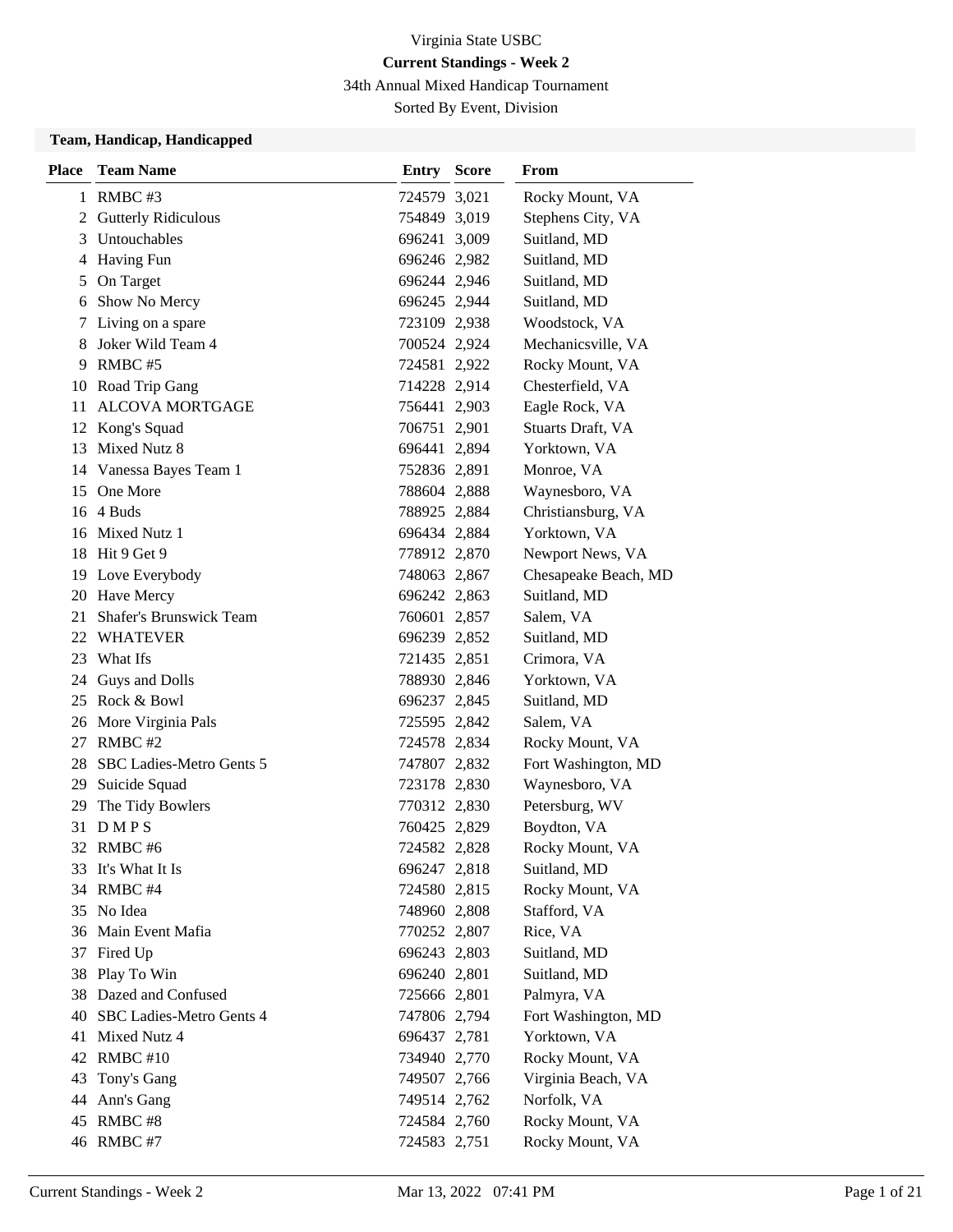34th Annual Mixed Handicap Tournament

Sorted By Event, Division

#### **Team, Handicap, Handicapped**

| <b>Place</b> | <b>Team Name</b>                | Entry        | <b>Score</b> | From                |
|--------------|---------------------------------|--------------|--------------|---------------------|
|              | 47 RMBC #1                      | 724577 2,743 |              | Rocky Mount, VA     |
| 48           | <b>SBC Ladies-Metro Gents 2</b> | 747804 2,740 |              | Fort Washington, MD |
| 49           | <b>SBC Ladies-Metro Gents 1</b> | 747803 2,738 |              | Fort Washington, MD |
| 50           | Just Us                         | 758612 2,734 |              | Prince George, VA   |
| 51           | We Don't Give a Split           | 758893 2,722 |              | Charlottesville, VA |
| 52           | Just Us                         | 788927 2,721 |              | Lynchburg, VA       |
| 52           | Mixed Nutz 9                    | 754675 2,721 |              | Yorktown, VA        |
| 54           | Joker Wild Team 2               | 700522 2,717 |              | Mechanicsville, VA  |
| 54           | Trouble                         | 758619 2,717 |              | Stuarts Draft, VA   |
|              | 56 Mixed Nutz 6                 | 696439 2,715 |              | Yorktown, VA        |
| 57           | Joker Wild Team 1               | 700521 2,707 |              | Mechanicsville, VA  |
| 58           | <b>Organized Chaos</b>          | 729513 2,704 |              | Washington, DC      |
| 59           | One Hale of a Team!             | 760602 2,701 |              | Salem, VA           |
| 60           | SBC Ladies-Metro Gents 3        | 747805 2,687 |              | Fort Washington, MD |
| 61           | Joker Wild Team 3               | 700523 2,681 |              | Mechanicsville, VA  |
|              | 62 DC20                         | 747935 2,677 |              | Dumfries, VA        |
| 63           | RMBC#9                          | 724585 2,664 |              | Rocky Mount, VA     |
| 64           | We B Smilin                     | 755328 2,659 |              | Harrisonburg, VA    |
| 65           | Mixed Nutz 3                    | 696436 2,652 |              | Yorktown, VA        |
| 66           | Mixed Nutz 2                    | 696435 2,632 |              | Yorktown, VA        |
| 67           | Mixed Nutz 5                    | 696438 2,630 |              | Yorktown, VA        |
| 67           | Class Act                       | 696238 2,630 |              | Suitland, MD        |
| 69           | Mixed Nutz 7                    | 696440 2,598 |              | Yorktown, VA        |
| 70           | Cashwood                        | 750158 2,593 |              | Waynesboro, VA      |
|              |                                 |              |              |                     |

### **Team, Scratch, Scratch**

| Place | <b>Team Name</b>     | Entry        | <b>Score</b> | From                     |
|-------|----------------------|--------------|--------------|--------------------------|
|       | RMBC#5               | 724581 2,631 |              | Rocky Mount, VA          |
|       | 2 Dazed and Confused | 725666 2,555 |              | Palmyra, VA              |
|       | 3 Hit 9 Get 9        | 778912 2,495 |              | Newport News, VA         |
|       | 4 No Idea            | 748960 2,475 |              | Stafford, VA             |
|       | 5 Guys and Dolls     | 788930 2,459 |              | Yorktown, VA             |
|       | 6 Kong's Squad       | 706751 2,457 |              | <b>Stuarts Draft, VA</b> |
| 7     | 4 Buds               | 788925 2,443 |              | Christiansburg, VA       |
|       | 8 Mixed Nutz 2       | 696435 2,431 |              | Yorktown, VA             |
| 9     | DC20                 | 747935 2,311 |              | Dumfries, VA             |
|       | 10 Having Fun        | 696246 2.307 |              | Suitland, MD             |
| 11    | It's What It Is      | 696247 2,050 |              | Suitland, MD             |

#### **Doubles, Doubles Scratch, Scratch**

| <b>Place</b> Team Name                               | Entry        | Score | From            |
|------------------------------------------------------|--------------|-------|-----------------|
| 1 Discioscia Sara R. \ Broadney Robert L. III        | 696434 1,339 |       | Yorktown, VA    |
| 2 Tate Amanda C. $\setminus$ Tate Ira T. Jr          | 696435 1,323 |       | Yorktown, VA    |
| 3 Franklin Candi C. \ Franklin Brian P.              | 696435 1,314 |       | Yorktown, VA    |
| 4 Sharp Andrea \ Blanton Jon D.                      | 748960 1,289 |       | Stafford, VA    |
| 5 Odgers Mandy J. \ Dye Cleve III                    | 788930 1,278 |       | Yorktown, VA    |
| 6 Young Tanya H. $\backslash$ Richardson Jermaine J. | 724581 1,252 |       | Rocky Mount, VA |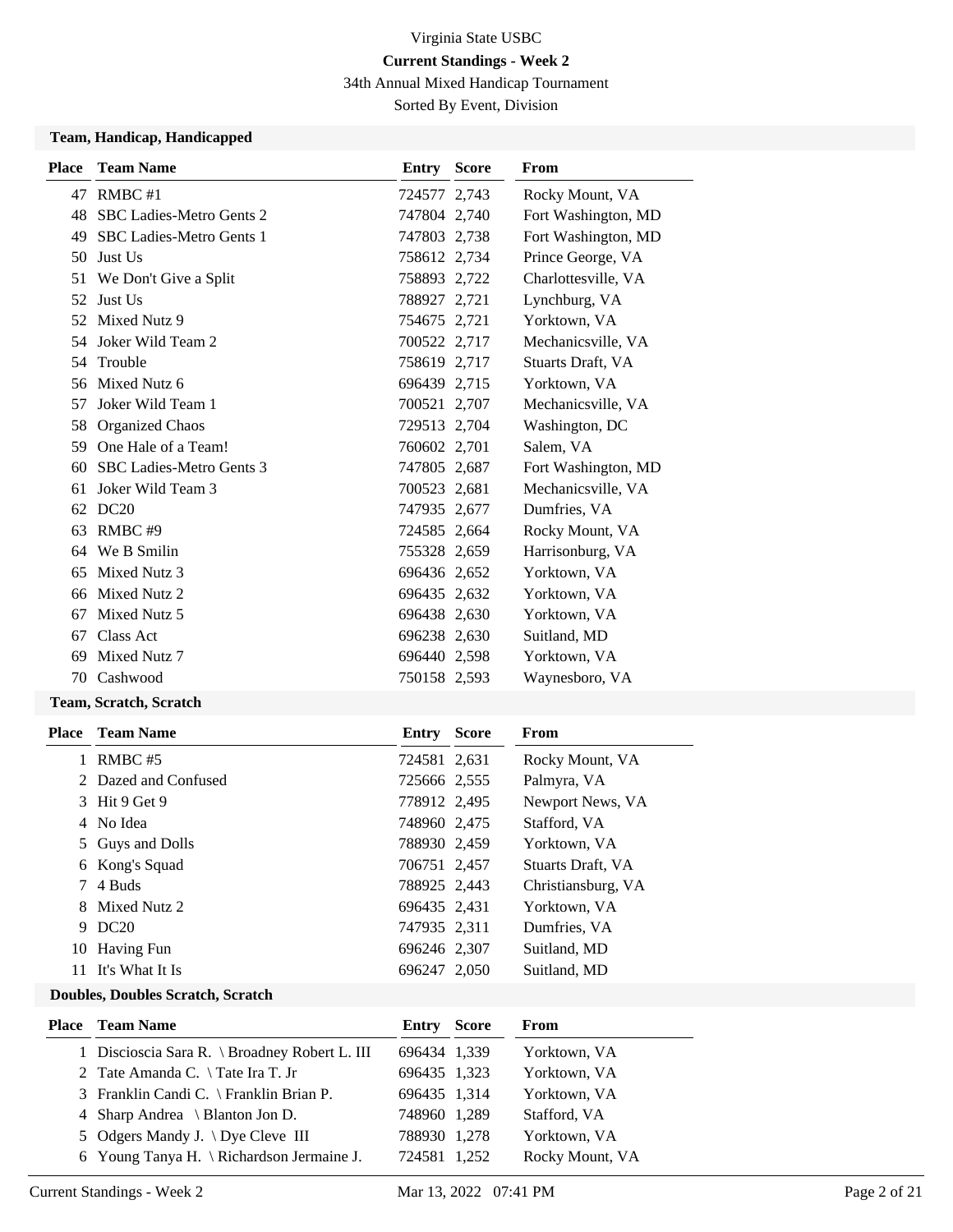34th Annual Mixed Handicap Tournament

Sorted By Event, Division

#### **Doubles, Doubles Scratch, Scratch**

| Place | <b>Team Name</b>                                          | Entry        | <b>Score</b> | <b>From</b>        |
|-------|-----------------------------------------------------------|--------------|--------------|--------------------|
| 7     | Bass-Campbell Dawn N. \ Ahner Ashby F.                    | 778912 1,246 |              | Newport News, VA   |
| 8     | Hicks Russell E. $\langle$ Hicks Cayla M.                 | 760602 1,227 |              | Salem, VA          |
| 9     | Volpp Wanda R. \ Volpp Gerald L.                          | 748960 1,224 |              | Stafford, VA       |
| 10    | Key Lutricia B. $\setminus$ Sweet Marlon                  | 696238 1,195 |              | Suitland, MD       |
| 11    | Reynolds Chelsea L. \ Harlow Michael A.                   | 725666 1,171 |              | Palmyra, VA        |
| 12    | Zirkle Laurie T. $\{Zirkle Marvin R.\}$                   | 725595 1,160 |              | Salem, VA          |
| 13    | Richardson Megan M. \ Koch Brian C.                       | 788930 1,157 |              | Yorktown, VA       |
| 14    | Gragg Karla K. $\operatorname{\mathsf{Bradley}}$ Scott J. | 788925 1,146 |              | Christiansburg, VA |
| 15    | Legge Pamela R. \ Kong Jeremy E.                          | 706751 1,138 |              | Stuarts Draft, VA  |
| 16    | Haynes Donna C. $\operatorname{\backslash}$ Brooks Jim R. | 778912 1,131 |              | Newport News, VA   |
| 17    | Houchens Ginger L. \ Short Justin A.                      | 725666 1,129 |              | Palmyra, VA        |
| 18    | Huff Mikki D. \ Howell David J.                           | 788925 1,118 |              | Christiansburg, VA |
| 19    | Simmons Shelby A. \ Lambert Kenneth D.                    | 755328 1,107 |              | Harrisonburg, VA   |
| 20    | Taylor Ira D. \ Richardson Kaye                           | 724581 1,092 |              | Rocky Mount, VA    |
| 21    | Glenn Latoya C. $\setminus$ Glenn Richard R.              | 747935 1,060 |              | Dumfries, VA       |
| 22    | Baber Susan D. \ Lineberry Shannon Q.                     | 706751 1,028 |              | Stuarts Draft, VA  |
| 23    | Bland Wanda B. $\lambda$ Palmer Jesse W. Jr               | 758612 1,026 |              | Prince George, VA  |
|       | 24 Hogue Vanessa M. \ Patterson Nathaniel                 | 747935 1,006 |              | Dumfries, VA       |
| 25    | Hayes Lisa G. \ Hayes Chris T.                            | 696440 984   |              | Yorktown, VA       |
|       | 26 Lambert Carolyn F. \ Lambert Bradley S.                | 755328 949   |              | Harrisonburg, VA   |
|       |                                                           |              |              |                    |

## **Doubles, Handicap, Handicapped**

| <b>Team Name</b>                                 | <b>Score</b> | <b>From</b>                                                                                                                                                                                                                                                                                                                                                                                           |
|--------------------------------------------------|--------------|-------------------------------------------------------------------------------------------------------------------------------------------------------------------------------------------------------------------------------------------------------------------------------------------------------------------------------------------------------------------------------------------------------|
| 1 Jordan Catherine J. \ Hollins James A.         |              | Suitland, MD                                                                                                                                                                                                                                                                                                                                                                                          |
| Moore Jennifer M. \ Molloy Jack N.               |              | Yorktown, VA                                                                                                                                                                                                                                                                                                                                                                                          |
| Sims Edward L. Jr \ Lawrence Kimberleigh N.      |              | Washington, DC                                                                                                                                                                                                                                                                                                                                                                                        |
| Stroman Cordelia O. \ Gross Dwayne A. Sr         |              | Suitland, MD                                                                                                                                                                                                                                                                                                                                                                                          |
| Bain Deseree R. \ Bain Tommy D. Jr               |              | Yorktown, VA                                                                                                                                                                                                                                                                                                                                                                                          |
| Poe Angela F. \ Poe David C. Jr                  |              | Fort Washington, MD                                                                                                                                                                                                                                                                                                                                                                                   |
| Odgers Mandy J. $\bigcup$ Dye Cleve III          |              | Yorktown, VA                                                                                                                                                                                                                                                                                                                                                                                          |
| Hollins Michelle R. \ Jordan Dexter N.           |              | Suitland, MD                                                                                                                                                                                                                                                                                                                                                                                          |
| Holton Pamela G. \Taylor Damien                  |              | Suitland, MD                                                                                                                                                                                                                                                                                                                                                                                          |
| Conner Dawniel C. \ Patton Maxwell               |              | Suitland, MD                                                                                                                                                                                                                                                                                                                                                                                          |
| Ellerbe Beverly M. $\backslash$ White Carl L.    |              | Mechanicsville, VA                                                                                                                                                                                                                                                                                                                                                                                    |
| Harden Ursula A. $\operatorname{Cash}$ Rickey D. |              | Suitland, MD                                                                                                                                                                                                                                                                                                                                                                                          |
| Brown Carolyn A. \ Shuler Paul E. Sr             |              | Suitland, MD                                                                                                                                                                                                                                                                                                                                                                                          |
| Hodges Judy C. \ Wright Ronnie D.                |              | Rocky Mount, VA                                                                                                                                                                                                                                                                                                                                                                                       |
| Eckles Krystal D. \ Eckles Donald D.             |              | Salem, VA                                                                                                                                                                                                                                                                                                                                                                                             |
| Smith Kathy M. \ Kirby Shannon D.                |              | Waynesboro, VA                                                                                                                                                                                                                                                                                                                                                                                        |
| Discioscia Sara R. \ Broadney Robert L. III      |              | Yorktown, VA                                                                                                                                                                                                                                                                                                                                                                                          |
| Hays Sandra \ Rook John C.                       |              | Yorktown, VA                                                                                                                                                                                                                                                                                                                                                                                          |
| Crump Tasha L. \ Crump Tyrone                    |              | Mechanicsville, VA                                                                                                                                                                                                                                                                                                                                                                                    |
| Ibargo Deborah A. \ Nichols David S.             |              | Rocky Mount, VA                                                                                                                                                                                                                                                                                                                                                                                       |
| Tate Amanda C. \ Tate Ira T. Jr                  |              | Yorktown, VA                                                                                                                                                                                                                                                                                                                                                                                          |
| Hylton Ashley N. \ Shifflett James E.            |              | Rocky Mount, VA                                                                                                                                                                                                                                                                                                                                                                                       |
| Shiflett Christine R. \Turner Kervin B.          |              | Chesterfield, VA                                                                                                                                                                                                                                                                                                                                                                                      |
| Sharp Andrea $\setminus$ Blanton Jon D.<br>24    |              | Stafford, VA                                                                                                                                                                                                                                                                                                                                                                                          |
|                                                  |              | Entry<br>696245 1,579<br>696434 1,579<br>729513 1,569<br>696243 1,567<br>696436 1,552<br>747805 1,542<br>788930 1,539<br>696245 1.534<br>696239 1,528<br>696247 1,519<br>700521 1,498<br>696238 1,497<br>696243 1,496<br>724578 1,496<br>760601 1,494<br>723178 1,487<br>696434 1,486<br>696439 1,484<br>700524 1,480<br>724585 1,476<br>696435 1,470<br>724579 1,468<br>714228 1,467<br>748960 1,466 |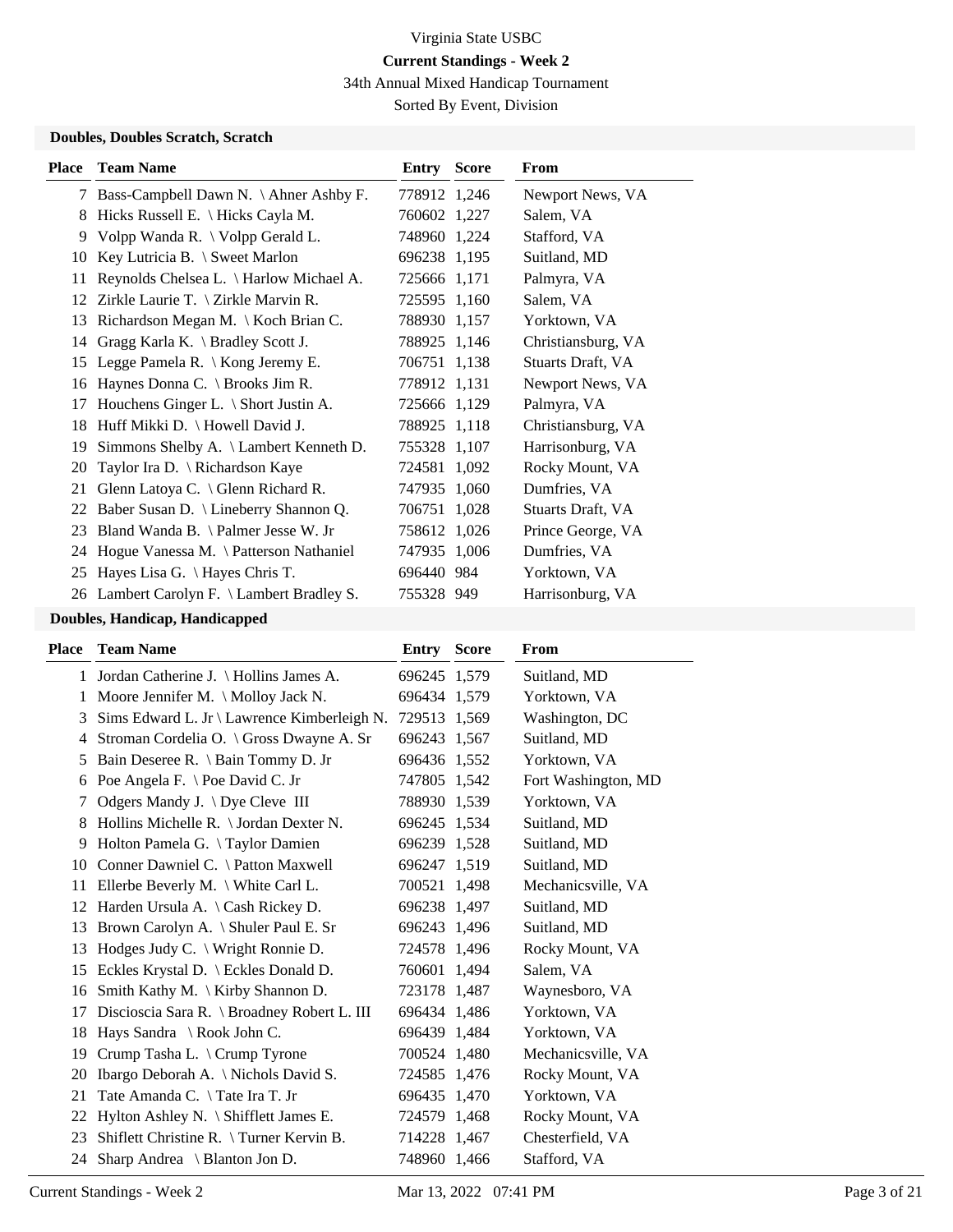34th Annual Mixed Handicap Tournament

Sorted By Event, Division

#### **Doubles, Handicap, Handicapped**

| <b>Place</b> | <b>Team Name</b>                                          | <b>Entry Score</b> | From                 |
|--------------|-----------------------------------------------------------|--------------------|----------------------|
|              | 24 Taylor Darla D. \ Mattingley Timothy A.                | 788604 1,466       | Waynesboro, VA       |
|              | 26 Young Karen P. \ Blankenship Mike T.                   | 724580 1,463       | Rocky Mount, VA      |
| 26           | Carter Brenda \ Bryant Charlie L. Jr                      | 700524 1,463       | Mechanicsville, VA   |
|              | 28 Fogus Chelsea M. \ Shumaker Thomas<br>"Drake"          | 770252 1,457       | Rice, VA             |
| 29           | Wagner Patricia M. $\operatorname{Craig}$ Robbie M.       | 752836 1,452       | Monroe, VA           |
|              | 30 Cunningham Valerie L. \ Hill Ray E. Jr                 | 700522 1,449       | Mechanicsville, VA   |
| 31           | McGee Jacqueline P. \ Perry Carl L.                       | 760425 1,447       | Boydton, VA          |
|              | 32 OSGOOD JASON \Phillips Jessica L.                      | 724578 1,438       | Rocky Mount, VA      |
|              | 32 Hodge Kathy L. \ Kyger Grant W.                        | 770252 1,438       | Rice, VA             |
|              | 34 Drake Brigitte E. \ Scott Raymond W. Jr                | 696438 1,437       | Yorktown, VA         |
| 35           | Bayes Vanessa A. \ Bayes Vincent                          | 752836 1,436       | Monroe, VA           |
|              | 35 Casey Martha S. \ Casey Mark S.                        | 724582 1,436       | Rocky Mount, VA      |
| 37           | Harrison Lorraine B. \ McCree Raleigh Jr                  | 696241 1,435       | Suitland, MD         |
| 38           | Lusk Judy D. \ Lusk Sherman H.                            | 754675 1,432       | Yorktown, VA         |
| 39           | Ferguson Kimberly A. \ Elliott Christopher J.             | 729513 1,430       | Washington, DC       |
|              | 40 Holland Patricia A. \ Jones Frank H.                   | 748063 1,429       | Chesapeake Beach, MD |
| 40           | Matson Julia M. \ Matson Jeremy J.                        | 696441 1,429       | Yorktown, VA         |
| 42           | Stone Wandra E. \ Stone Michael                           | 696237 1,426       | Suitland, MD         |
| 43           | Kebere Toeke'Shea A. \ Douglas Walt A.                    | 696246 1,423       | Suitland, MD         |
| 43           | Magill Clint $\setminus$ Thomas Dale K.                   | 724584 1,423       | Rocky Mount, VA      |
| 43           | Smith Bonnie D. \ BARRY RONALD                            | 724580 1,423       | Rocky Mount, VA      |
| 43           | Rogers Connie B. \ Potter Lowell A.                       | 724577 1,423       | Rocky Mount, VA      |
| 43           | Earle Roger D.   Keplinger Tonya D.                       | 770312 1,423       | Petersburg, WV       |
| 48           | Fadely Julie E. \ Fadely Kevin B.                         | 723109 1,421       | Woodstock, VA        |
| 48           | Brown Jeannie D. \ Wright Coy L.                          | 724583 1,421       | Rocky Mount, VA      |
| 50           | Cooper Tracie T. \ Robertson James P.                     | 724583 1,419       | Rocky Mount, VA      |
| 51           | Anderson Veronica W. \ Watson Preston L.                  | 788927 1,417       | Lynchburg, VA        |
| 52           | Shaw Taysha L. \ Robinson David D. Jr                     | 696242 1,416       | Suitland, MD         |
| 53           | Young Tanya H. \ Richardson Jermaine J.                   | 724581 1,414       | Rocky Mount, VA      |
| 54           | Tate Algeria K. \ Latney Samuel L.                        | 747803 1,412       | Fort Washington, MD  |
|              | 55 Cash Gina L. \ Cash Richard N.                         | 750158 1,411       | Waynesboro, VA       |
|              | 56 Smith Cristina D. \ Snyder David E.                    | 758619 1,408       | Stuarts Draft, VA    |
| 57           | Cutshaw Christa M. \ Cutshaw William R.                   | 696436 1,405       | Yorktown, VA         |
|              | 58 Pezzella Anna M. \ Pezzella Tony J.                    | 749507 1,404       | Virginia Beach, VA   |
|              | 59 Key Lutricia B. \ Sweet Marlon                         | 696238 1,402       | Suitland, MD         |
| 60           | Johnson Angela D. \ Johnson Johnie J.                     | 696244 1,401       | Suitland, MD         |
| 61           | Arrington Francine W. \ Arrington Tony R.                 | 724585 1,400       | Rocky Mount, VA      |
| 62           | Gray Patricia B. \ Wingfield L Wayne                      | 724584 1,399       | Rocky Mount, VA      |
| 63           | Cook Caylyn M. \ Broadney Robert L. Jr                    | 696437 1,398       | Yorktown, VA         |
| 64           | Hale Melodie E. \ Hale Larry H.                           | 760602 1,397       | Salem, VA            |
| 64           | Davis Melody W. \ Shuttleworth Clyde (Ed) E. 760425 1,397 |                    | Boydton, VA          |
|              | 66 Butler Robert W. \ Ellis-Williams Alice E.             | 747807 1,395       | Fort Washington, MD  |
| 67           | Higgins Thelma G. \ Leonard Timothy E.                    | 696240 1,394       | Suitland, MD         |
| 67           | Stewart Teresa S. \ Cash Casey N.                         | 721435 1,394       | Crimora, VA          |
| 67           | Hodges Frank G. \ Hodges Connie T.                        | 724577 1,394       | Rocky Mount, VA      |
|              | 70 Nelson Shirley A. \ Holmes Marcus A.                   | 696242 1,393       | Suitland, MD         |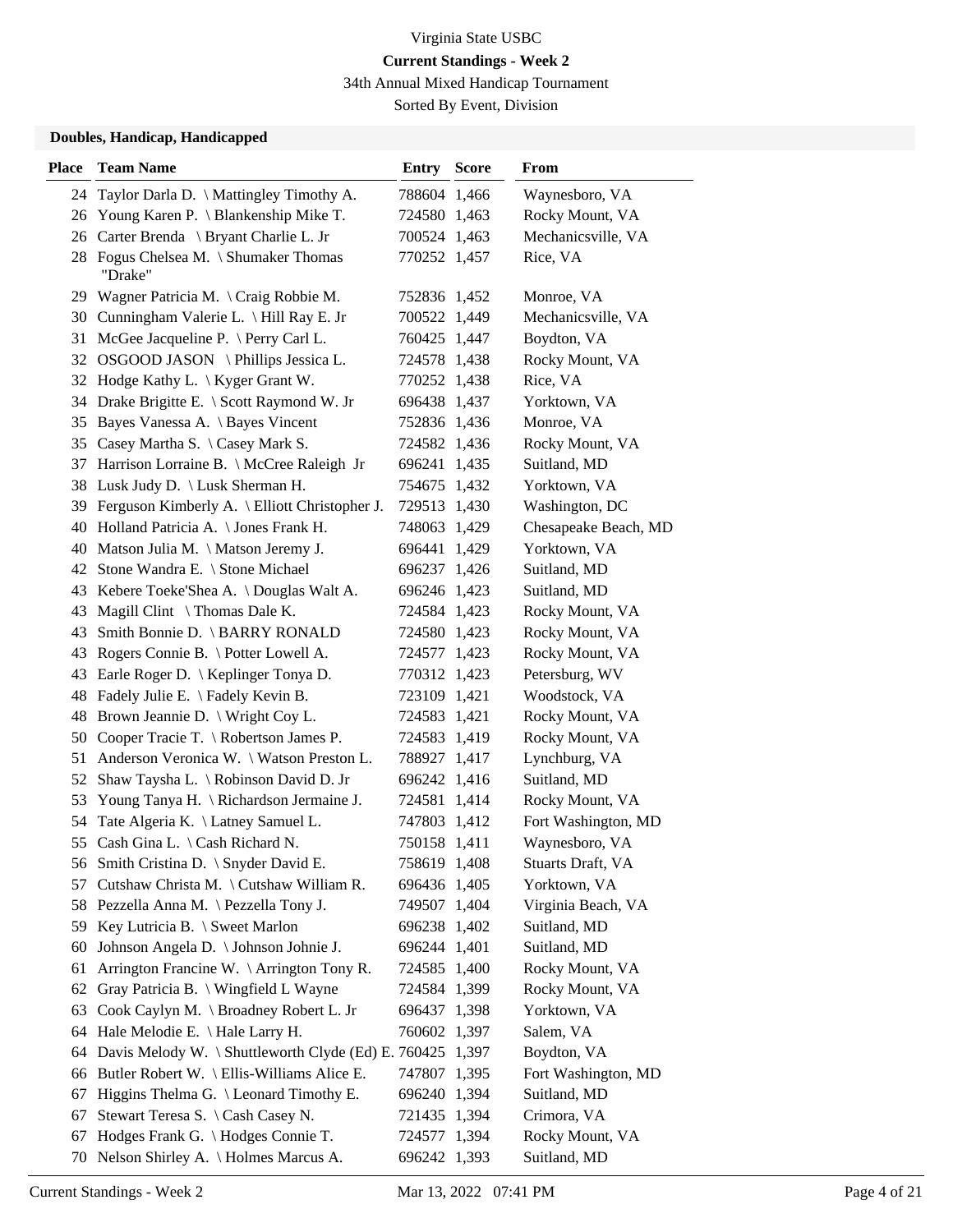34th Annual Mixed Handicap Tournament

Sorted By Event, Division

#### **Doubles, Handicap, Handicapped**

| <b>Place</b> | <b>Team Name</b>                                                 | <b>Entry Score</b> | From                 |
|--------------|------------------------------------------------------------------|--------------------|----------------------|
|              | 71 Ellinger Wanda S. \ Ellinger James S.                         | 721435 1,392       | Crimora, VA          |
|              | 71 Marshall Robert W. \ Jackson-Marshall Agatha 700523 1,392     |                    | Mechanicsville, VA   |
|              | V.                                                               |                    |                      |
|              | 73 Bass-Campbell Dawn N. \Ahner Ashby F.                         | 778912 1,387       | Newport News, VA     |
| 73           | Bowles Darius \ Mills Sara N.                                    | 758893 1,387       | Charlottesville, VA  |
|              | 75 Cook Michele \ Byer Jerry C.                                  | 756441 1,385       | Eagle Rock, VA       |
|              | 76 Coffman Anna-Marie D. \ Porterfield James R. 696441 1,383     |                    | Yorktown, VA         |
| 77           | Parker-Cunningham Wilhemenia \ Shine Perry 700521 1,380<br>L. Sr |                    | Mechanicsville, VA   |
|              | 77 Gragg Karla K. \ Bradley Scott J.                             | 788925 1,380       | Christiansburg, VA   |
|              | 77 Volpp Wanda R. \ Volpp Gerald L.                              | 748960 1,380       | Stafford, VA         |
|              | 80 Ray Allenna E. \ Blankenship Brian E.                         | 734940 1,379       | Rocky Mount, VA      |
| 80           | Spencer Hortense (Toodie) A. \ Sherman<br>Charles E.             | 696247 1,379       | Suitland, MD         |
|              | 82 Simmons Shelby A. \ Lambert Kenneth D.                        | 755328 1,377       | Harrisonburg, VA     |
|              | 83 Johnson Corlitta R. \ Johnson Robert T.                       | 696246 1,375       | Suitland, MD         |
|              | 84 Lafon Annie R. \ Lafon C W.                                   | 749514 1,371       | Norfolk, VA          |
| 85           | Skaggs L. Jean \ Skaggs Harry A.                                 | 749514 1,370       | Norfolk, VA          |
|              | 85 Green Yoketa I. \ Whitehead DeCarlos                          | 696240 1,370       | Suitland, MD         |
|              | 87 Williams Katherine \ Riley Harvey R.                          | 725595 1,369       | Salem, VA            |
|              | 88 Franklin Candi C. \ Franklin Brian P.                         | 696435 1,368       | Yorktown, VA         |
|              | 88 Pierce Betsy E. \ Street Ronald D.                            | 714228 1,368       | Chesterfield, VA     |
|              | 90 Colbert-Box Sandra M. \ Marshall Eugene L.<br>$\mathbf{I}$    | 747804 1,367       | Fort Washington, MD  |
|              | 91 Legge Pamela R. \ Kong Jeremy E.                              | 706751 1,366       | Stuarts Draft, VA    |
|              | 92 Haynes Donna C. \ Brooks Jim R.                               | 778912 1,365       | Newport News, VA     |
|              | 93 Weaver Donna C. \ Weaver Robert D.                            | 724579 1,364       | Rocky Mount, VA      |
| 93           | Clarke Eloise E. \Tucker William P. Jr                           | 696244 1,364       | Suitland, MD         |
|              | 95 Schoonover Mary F. \ Shema Steve M.                           | 734940 1,363       | Rocky Mount, VA      |
|              | 96 Morrisey Eva M. \ Holton Rodney                               | 696237 1,362       | Suitland, MD         |
| 97           | Michael Carissa A. \ Walp Lawrence E.                            | 770312 1,360       | Petersburg, WV       |
|              | 98 Dellapenta Yvonne M. \ Webb Mark A.                           | 696439 1,356       | Yorktown, VA         |
|              | 99 Collick Angela D. \ Hall Sterling W. Jr                       | 747805 1,355       | Fort Washington, MD  |
|              | 100 Hogue Vanessa M. \Patterson Nathaniel                        | 747935 1,354       | Dumfries, VA         |
| 101          | Shafer Jessica R. \ Shafer Michael A. Jr                         | 760601 1,352       | Salem, VA            |
|              | 102 Sandidge Dorothy G. \ Pennix George M.                       | 788927 1,349       | Lynchburg, VA        |
|              | 103 Holmes Willie E. \ Holmes Lee Ann                            | 748063 1,344       | Chesapeake Beach, MD |
|              | 103 Rudy Tyrus R. \ Campbell Dorothy S.                          | 747806 1,344       | Fort Washington, MD  |
| 105          | Taylor Candice S. \Taylor Kevin B.                               | 696239 1,341       | Suitland, MD         |
|              | 106 Bland Wanda B. \ Palmer Jesse W. Jr                          | 758612 1,335       | Prince George, VA    |
|              | 107 Zirkle Laurie T. \ Zirkle Marvin R.                          | 725595 1,334       | Salem, VA            |
|              | 108 Keyes Heather A. \ McDowell James L. Jr                      | 696438 1,333       | Yorktown, VA         |
| 109          | Craghead Marah A. \ Dressler Chris O.                            | 756441 1,331       | Eagle Rock, VA       |
|              | 110 Lambert Carolyn F. \ Lambert Bradley S.                      | 755328 1,327       | Harrisonburg, VA     |
|              | 111 Huff Mikki D. \ Howell David J.                              | 788925 1,325       | Christiansburg, VA   |
|              | 112 Matthews Kathy A. \ Geiger James F.                          | 747806 1,323       | Fort Washington, MD  |
|              | 113 Branham Catherine L. \ Ruble Bryan L.                        | 754849 1,322       | Stephens City, VA    |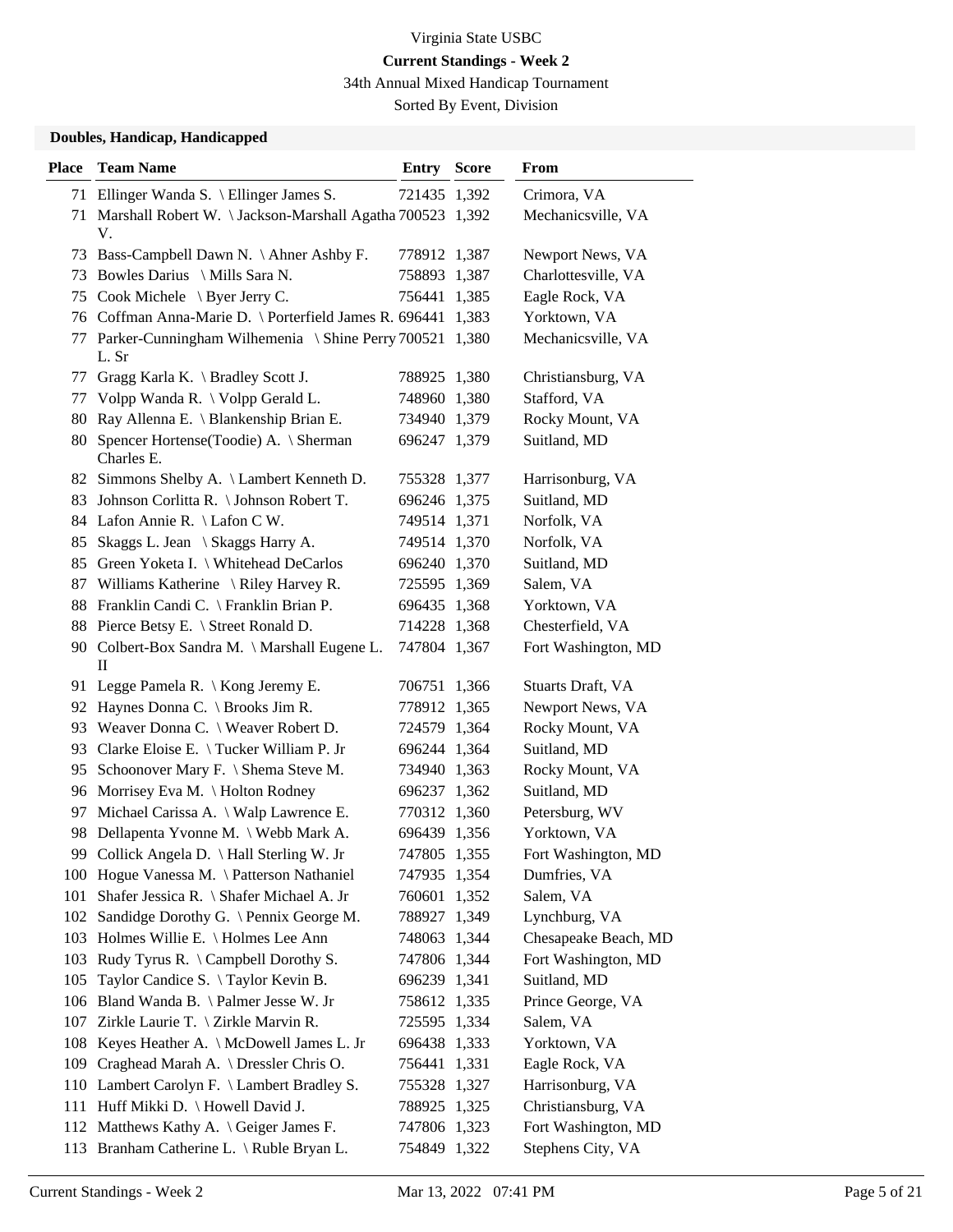34th Annual Mixed Handicap Tournament

Sorted By Event, Division

#### **Doubles, Handicap, Handicapped**

| <b>Place</b> | <b>Team Name</b>                               | <b>Entry Score</b> | <b>From</b>         |
|--------------|------------------------------------------------|--------------------|---------------------|
|              | 114 Houchens Ginger L. \ Short Justin A.       | 725666 1,321       | Palmyra, VA         |
|              | 115 Cyrus Paula M. \Jones Kasonn M.            | 758612 1,320       | Prince George, VA   |
|              | 116 Matthews Michelle T. \ Matthews Lowell A.  | 747804 1.314       | Fort Washington, MD |
|              | 117 Dale Dianna L. \ Massie Steve J. Jr        | 788604 1,312       | Waynesboro, VA      |
|              | 118 Kirby Michele L. \ Rowzie Benjamin C.      | 723178 1,309       | Waynesboro, VA      |
|              | 119 Hooker Evelyn \ Harris Josef D.            | 747807 1,303       | Fort Washington, MD |
|              | 120 Hicks Russell E. \ Hicks Cayla M.          | 760602 1,296       | Salem, VA           |
|              | 121 Lusk Kellie L. \ Cheek Richard C.          | 754675 1,294       | Yorktown, VA        |
|              | 122 Toney Michelle S. \ Richardson Russell J.  | 724582 1,287       | Rocky Mount, VA     |
| 123          | Silver Carolyn A. $\Lambda$ Mallory Walter R.  | 700523 1,285       | Mechanicsville, VA  |
|              | 124 Richardson Megan M. \ Koch Brian C.        | 788930 1,283       | Yorktown, VA        |
|              | 125 Green Rebecca A. \ Chavis Tommy L.         | 700522 1,281       | Mechanicsville, VA  |
|              | 126 Cook Jennifer (Red) S. \ Broadney Colin D. | 696437 1,278       | Yorktown, VA        |
| 126          | Tate Anne C. \Tate Ira T. Sr                   | 696440 1,278       | Yorktown, VA        |
|              | 128 Ritter Lynette A. \ Rinker Michael E.      | 723109 1,267       | Woodstock, VA       |
|              | 129 McDaniel Ronald R. Jr \ Belew Amy R.       | 758893 1,251       | Charlottesville, VA |
|              | 130 Wood Kathleen (kathy) P. \ Wood Warren L.  | 750158 1,249       | Waynesboro, VA      |
|              | 131 Baber Susan D. \ Lineberry Shannon Q.      | 706751 1,244       | Stuarts Draft, VA   |
|              | 132 Craig Rozinia E. \ Moore Troy M.           | 696241 1,237       | Suitland, MD        |
|              | 133 Ethridge Stephanie L. \ Newlin Mark D.     | 754849 1,235       | Stephens City, VA   |
|              | 134 Reynolds Chelsea L. \ Harlow Michael A.    | 725666 1,225       | Palmyra, VA         |
| 135          | Taylor Ira D. \ Richardson Kaye                | 724581 1,221       | Rocky Mount, VA     |
| 136          | Hayes Lisa G. \ Hayes Chris T.                 | 696440 1,197       | Yorktown, VA        |
| 137          | Kaplan Carol L. \ Kaplan Lee                   | 758619 1,158       | Stuarts Draft, VA   |
|              | 138 Crawford Donna M. \ Crawford C. Brantley   | 749507 1,128       | Virginia Beach, VA  |
|              | 139 Glenn Latoya C. \ Glenn Richard R.         | 747935 1,078       | Dumfries, VA        |

### **Singles, Men's Handicap, Handicapped**

| Place | <b>Team Name</b>      | Entry      | <b>Score</b> | From                |
|-------|-----------------------|------------|--------------|---------------------|
|       | 1 Volpp Gerald L.     | 748960 857 |              | Stafford, VA        |
| 2     | <b>Bayes Vincent</b>  | 752836 854 |              | Monroe, VA          |
| 3     | <b>Bowles Darius</b>  | 758893 845 |              | Charlottesville, VA |
|       | Turner Kervin B.      | 714228 841 |              | Chesterfield, VA    |
| 5     | Blanton Jon D.        | 748960 831 |              | Stafford, VA        |
| 6     | Lineberry Shannon Q.  | 706751 803 |              | Stuarts Draft, VA   |
| 6     | Dressler Chris O.     | 756441 803 |              | Eagle Rock, VA      |
| 8     | Gross Dwayne A. Sr    | 696243 798 |              | Suitland, MD        |
| 9     | Molloy Jack N.        | 696434 790 |              | Yorktown, VA        |
| 10    | Richardson Russell J. | 724582 781 |              | Rocky Mount, VA     |
| 11    | Robinson David D. Jr  | 696242 777 |              | Suitland, MD        |
| 12    | Jordan Dexter N.      | 696245 769 |              | Suitland, MD        |
| 13    | McCree Raleigh Jr     | 696241 768 |              | Suitland, MD        |
| 14    | Short Justin A.       | 725666 760 |              | Palmyra, VA         |
| 15    | Broadney Colin D.     | 696437 758 |              | Yorktown, VA        |
| 16    | Johnson Johnie J.     | 696244 757 |              | Suitland, MD        |
| 17    | Blankenship Brian E.  | 734940 755 |              | Rocky Mount, VA     |
| 18    | Kirby Shannon D.      | 723178 754 |              | Waynesboro, VA      |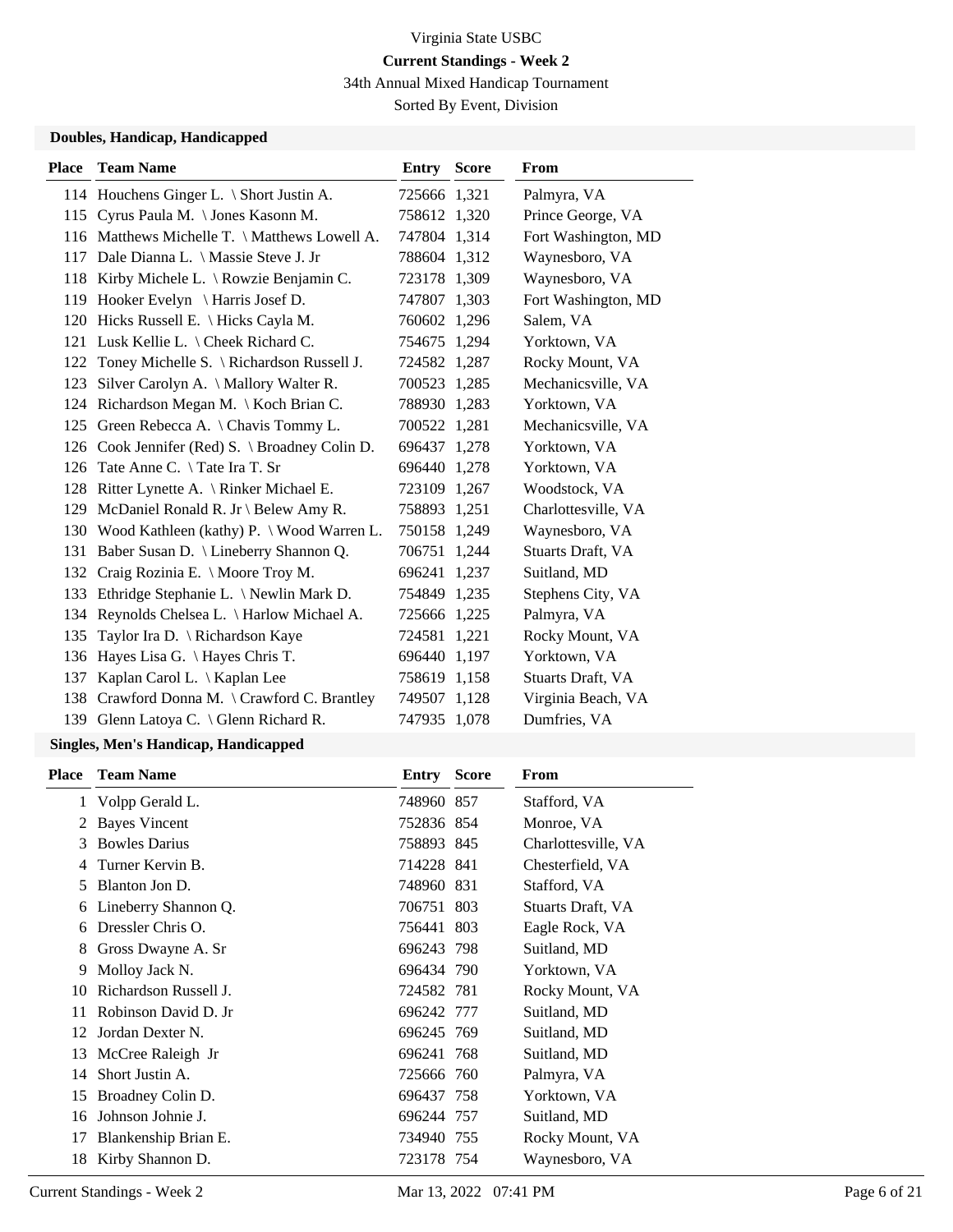34th Annual Mixed Handicap Tournament

Sorted By Event, Division

#### **Singles, Men's Handicap, Handicapped**

| <b>Place</b> | <b>Team Name</b>          | <b>Entry Score</b> | From                 |
|--------------|---------------------------|--------------------|----------------------|
|              | 19 Hollins James A.       | 696245 750         | Suitland, MD         |
| 19           | <b>Taylor Damien</b>      | 696239 750         | Suitland, MD         |
| 21           | Magill Clint              | 724584 748         | Rocky Mount, VA      |
|              | 22 Johnson Robert T.      | 696246 743         | Suitland, MD         |
|              | 22 Bain Tommy D. Jr       | 696436 743         | Yorktown, VA         |
|              | 24 Cutshaw William R.     | 696436 742         | Yorktown, VA         |
|              | 24 Lambert Bradley S.     | 755328 742         | Harrisonburg, VA     |
|              | 26 Porterfield James R.   | 696441 735         | Yorktown, VA         |
| 27           | Rinker Michael E.         | 723109 733         | Woodstock, VA        |
| 27           | Butler Robert W.          | 747807 733         | Fort Washington, MD  |
| 29           | Howell David J.           | 788925 732         | Christiansburg, VA   |
|              | 30 Koch Brian C.          | 788930 730         | Yorktown, VA         |
| 31           | Hodges Frank G.           | 724577 729         | Rocky Mount, VA      |
| 31           | <b>Sweet Marlon</b>       | 696238 729         | Suitland, MD         |
| 33           | Craig Robbie M.           | 752836 727         | Monroe, VA           |
| 34           | Arrington Tony R.         | 724585 726         | Rocky Mount, VA      |
| 34           | Jones Kasonn M.           | 758612 726         | Prince George, VA    |
|              | 34 Marshall Robert W.     | 700523 726         | Mechanicsville, VA   |
|              | 37 Blankenship Mike T.    | 724580 725         | Rocky Mount, VA      |
|              | 38 Richardson Jermaine J. | 724581 724         | Rocky Mount, VA      |
| 39           | Skaggs Harry A.           | 749514 722         | Norfolk, VA          |
| 40.          | Street Ronald D.          | 714228 720         | Chesterfield, VA     |
| 41           | Harlow Michael A.         | 725666 718         | Palmyra, VA          |
| 41           | Taylor Kevin B.           | 696239 718         | Suitland, MD         |
| 43           | <b>OSGOOD JASON</b>       | 724578 716         | Rocky Mount, VA      |
| 43           | Perry Carl L.             | 760425 716         | Boydton, VA          |
| 45           | Pezzella Tony J.          | 749507 715         | Virginia Beach, VA   |
| 45           | Palmer Jesse W. Jr        | 758612 715         | Prince George, VA    |
| 45           | <b>Holton Rodney</b>      | 696237 715         | Suitland, MD         |
| 48           | Franklin Brian P.         | 696435 712         | Yorktown, VA         |
| 48           | Nichols David S.          | 724585 712         | Rocky Mount, VA      |
|              | 50 Wright Coy L.          | 724583 709         | Rocky Mount, VA      |
|              | 50 Kyger Grant W.         | 770252 709         | Rice, VA             |
| 50           | Shifflett James E.        | 724579 709         | Rocky Mount, VA      |
| 53           | Rook John C.              | 696439 706         | Yorktown, VA         |
|              | 54 Kaplan Lee             | 758619 701         | Stuarts Draft, VA    |
| 54           | Byer Jerry C.             | 756441 701         | Eagle Rock, VA       |
|              | 56 Wood Warren L.         | 750158 700         | Waynesboro, VA       |
| 57           | Latney Samuel L.          | 747803 698         | Fort Washington, MD  |
| 57           | Stone Michael             | 696237 698         | Suitland, MD         |
| 59           | Scott Raymond W. Jr       | 696438 697         | Yorktown, VA         |
| 59           | Eckles Donald D.          | 760601 697         | Salem, VA            |
| 59           | Casey Mark S.             | 724582 697         | Rocky Mount, VA      |
| 62           | Jones Frank H.            | 748063 696         | Chesapeake Beach, MD |
| 63           | Potter Lowell A.          | 724577 695         | Rocky Mount, VA      |
| 63           | Mallory Walter R.         | 700523 695         | Mechanicsville, VA   |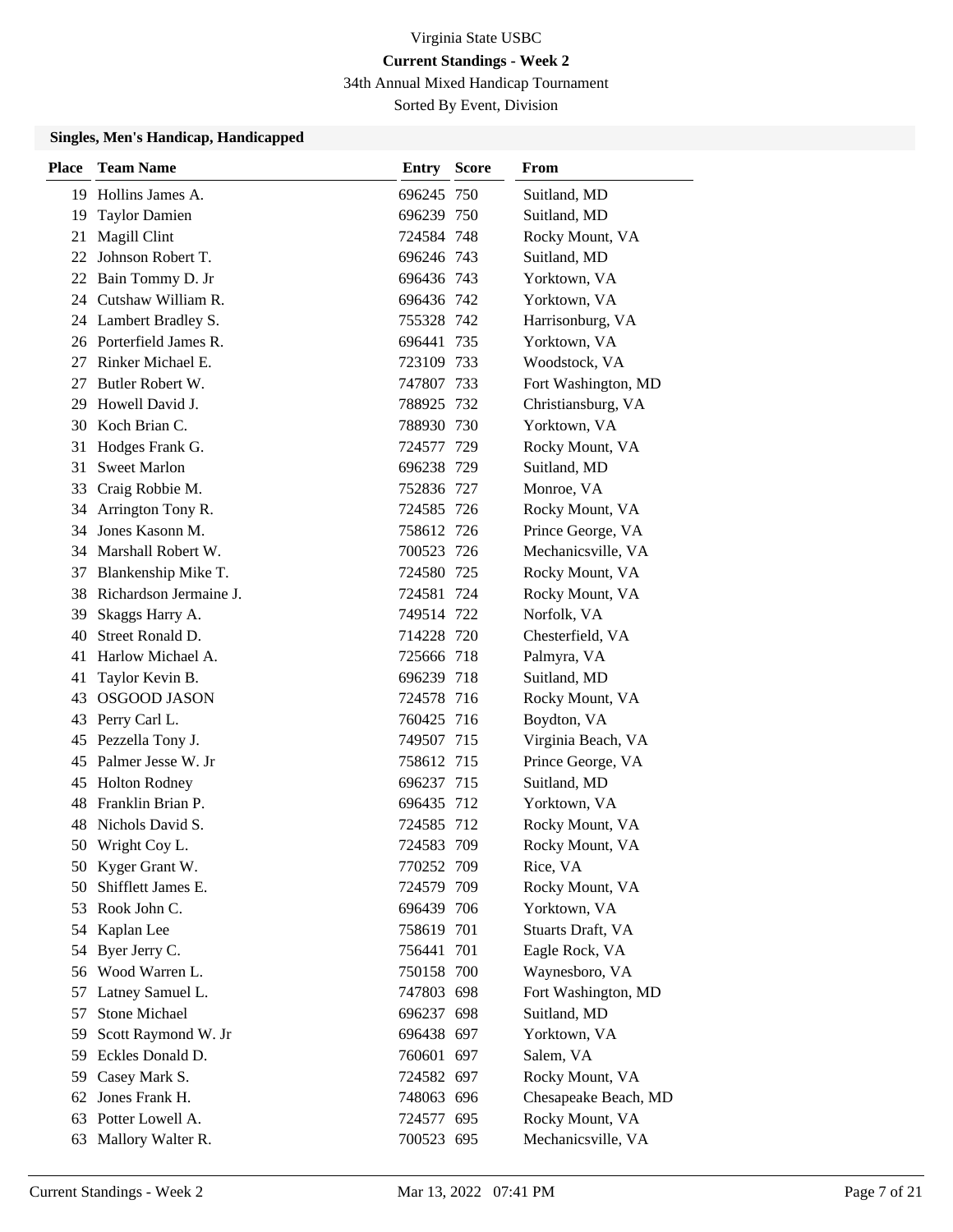34th Annual Mixed Handicap Tournament

Sorted By Event, Division

#### **Singles, Men's Handicap, Handicapped**

| Place | <b>Team Name</b>              | Entry      | <b>Score</b> | From                 |
|-------|-------------------------------|------------|--------------|----------------------|
| 65    | Massie Steve J. Jr            | 788604 693 |              | Waynesboro, VA       |
|       | 66 Glenn Richard R.           | 747935 692 |              | Dumfries, VA         |
|       | 66 Shuttleworth Clyde (Ed) E. | 760425 692 |              | Boydton, VA          |
| 68    | Holmes Marcus A.              | 696242 691 |              | Suitland, MD         |
| 68    | Dye Cleve III                 | 788930 691 |              | Yorktown, VA         |
|       | 70 Moore Troy M.              | 696241 690 |              | Suitland, MD         |
| 71    | Geiger James F.               | 747806 688 |              | Fort Washington, MD  |
| 72    | Shine Perry L. Sr             | 700521 687 |              | Mechanicsville, VA   |
| 73    | Tate Ira T. Jr                | 696435 686 |              | Yorktown, VA         |
| 73    | Cash Casey N.                 | 721435 686 |              | Crimora, VA          |
| 75    | Broadney Robert L. Jr         | 696437 685 |              | Yorktown, VA         |
|       | 76 Cash Rickey D.             | 696238 683 |              | Suitland, MD         |
| 76    | Shema Steve M.                | 734940 683 |              | Rocky Mount, VA      |
|       | 78 White Carl L.              | 700521 682 |              | Mechanicsville, VA   |
|       | 79 Brooks Jim R.              | 778912 679 |              | Newport News, VA     |
|       | 80 Ellinger James S.          | 721435 676 |              | Crimora, VA          |
| 81    | Hicks Russell E.              | 760602 673 |              | Salem, VA            |
| 81    | Hill Ray E. Jr                | 700522 673 |              | Mechanicsville, VA   |
| 83    | Wingfield L Wayne             | 724584 672 |              | Rocky Mount, VA      |
| 84.   | Tucker William P. Jr          | 696244 671 |              | Suitland, MD         |
| 85    | Snyder David E.               | 758619 669 |              | Stuarts Draft, VA    |
| 86    | Cash Richard N.               | 750158 668 |              | Waynesboro, VA       |
| 87    | Taylor Ira D.                 | 724581 667 |              | Rocky Mount, VA      |
| 88    | Wright Ronnie D.              | 724578 663 |              | Rocky Mount, VA      |
| 89    | <b>Whitehead DeCarlos</b>     | 696240 657 |              | Suitland, MD         |
|       | 90 Pennix George M.           | 788927 656 |              | Lynchburg, VA        |
| 91    | Douglas Walt A.               | 696246 655 |              | Suitland, MD         |
|       | 92 Bryant Charlie L. Jr       | 700524 654 |              | Mechanicsville, VA   |
|       | 92 Bradley Scott J.           | 788925 654 |              | Christiansburg, VA   |
|       | 94 Lusk Sherman H.            | 754675 653 |              | Yorktown, VA         |
| 95    | Marshall Eugene L. II         | 747804 651 |              | Fort Washington, MD  |
|       | 95 Poe David C. Jr            | 747805 651 |              | Fort Washington, MD  |
|       | 97 Hall Sterling W. Jr        | 747805 649 |              | Fort Washington, MD  |
|       | 97 Patton Maxwell             | 696247 649 |              | Suitland, MD         |
|       | 99 Robertson James P.         | 724583 648 |              | Rocky Mount, VA      |
|       | 100 Broadney Robert L. III    | 696434 647 |              | Yorktown, VA         |
| 101   | McDowell James L. Jr          | 696438 646 |              | Yorktown, VA         |
|       | 101 Newlin Mark D.            | 754849 646 |              | Stephens City, VA    |
|       | 103 Ahner Ashby F.            | 778912 644 |              | Newport News, VA     |
| 103   | Watson Preston L.             | 788927 644 |              | Lynchburg, VA        |
|       | 105 Crump Tyrone              | 700524 640 |              | Mechanicsville, VA   |
|       | 106 Holmes Willie E.          | 748063 637 |              | Chesapeake Beach, MD |
|       | 107 Rudy Tyrus R.             | 747806 636 |              | Fort Washington, MD  |
|       | 107 Hale Larry H.             | 760602 636 |              | Salem, VA            |
| 109   | Sherman Charles E.            | 696247 632 |              | Suitland, MD         |
|       | 110 McDaniel Ronald R. Jr     | 758893 629 |              | Charlottesville, VA  |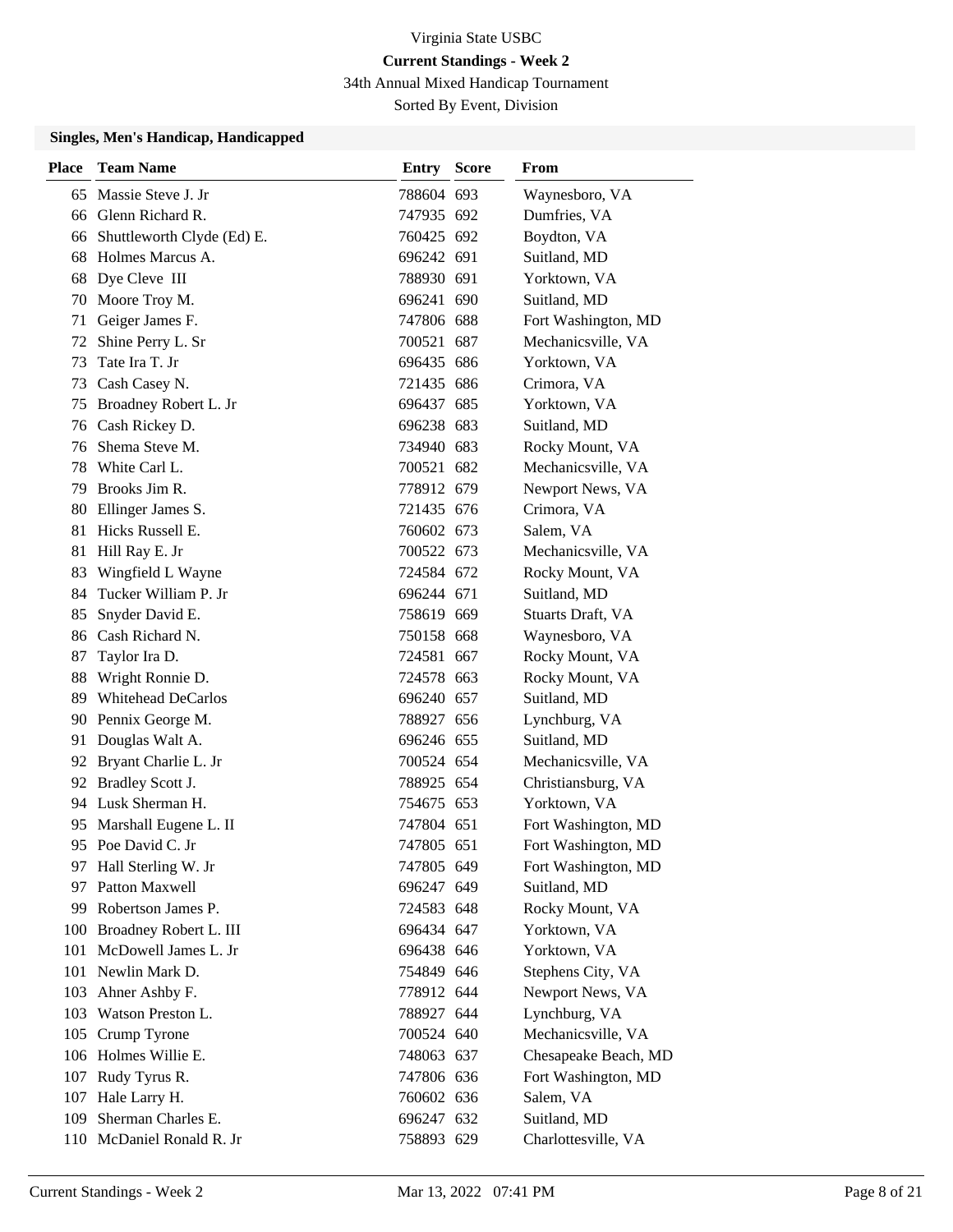34th Annual Mixed Handicap Tournament

Sorted By Event, Division

#### **Singles, Men's Handicap, Handicapped**

| <b>Place</b> | <b>Team Name</b>                                          | Entry Score | From                |
|--------------|-----------------------------------------------------------|-------------|---------------------|
|              | 110 Mattingley Timothy A.                                 | 788604 629  | Waynesboro, VA      |
|              | 112 Patterson Nathaniel                                   | 747935 627  | Dumfries, VA        |
|              | 112 Walp Lawrence E.                                      | 770312 627  | Petersburg, WV      |
|              | 114 Lambert Kenneth D.                                    | 755328 622  | Harrisonburg, VA    |
|              | 115 Kong Jeremy E.                                        | 706751 620  | Stuarts Draft, VA   |
| 116          | Shuler Paul E. Sr                                         | 696243 616  | Suitland, MD        |
| 117          | Hayes Chris T.                                            | 696440 614  | Yorktown, VA        |
| 118          | Riley Harvey R.                                           | 725595 610  | Salem, VA           |
|              | 119 Weaver Robert D.                                      | 724579 608  | Rocky Mount, VA     |
|              | 120 Rowzie Benjamin C.                                    | 723178 606  | Waynesboro, VA      |
|              | 120 Matson Jeremy J.                                      | 696441 606  | Yorktown, VA        |
|              | 122 Lafon C W.                                            | 749514 605  | Norfolk, VA         |
|              | 123 Matthews Lowell A.                                    | 747804 604  | Fort Washington, MD |
|              | 124 Chavis Tommy L.                                       | 700522 603  | Mechanicsville, VA  |
|              | 125 Harris Josef D.                                       | 747807 602  | Fort Washington, MD |
| 126          | Tate Ira T. Sr                                            | 696440 600  | Yorktown, VA        |
| 127          | Elliott Christopher J.                                    | 729513 598  | Washington, DC      |
| 127          | Shumaker Thomas "Drake"                                   | 770252 598  | Rice, VA            |
| 129          | Sims Edward L. Jr                                         | 729513 597  | Washington, DC      |
|              | 130 Fadely Kevin B.                                       | 723109 589  | Woodstock, VA       |
| 131          | Shafer Michael A. Jr                                      | 760601 575  | Salem, VA           |
| 131          | Zirkle Marvin R.                                          | 725595 575  | Salem, VA           |
|              | 133 Earle Roger D.                                        | 770312 574  | Petersburg, WV      |
|              | 134 Leonard Timothy E.                                    | 696240 570  | Suitland, MD        |
|              | 135 Webb Mark A.                                          | 696439 566  | Yorktown, VA        |
|              | 136 Cheek Richard C.                                      | 754675 562  | Yorktown, VA        |
|              | 137 Ruble Bryan L.                                        | 754849 555  | Stephens City, VA   |
|              | 138 Crawford C. Brantley                                  | 749507 512  | Virginia Beach, VA  |
|              | $\mathbf{M}$ . $\mathbf{M}$ . $\mathbf{M}$ . $\mathbf{M}$ |             |                     |

#### **Singles, Men's Scratch, Scratch**

| <b>Place</b> | <b>Team Name</b>       | <b>Entry Score</b> | From              |
|--------------|------------------------|--------------------|-------------------|
|              | Blanton Jon D.         | 748960 762         | Stafford, VA      |
| 2            | Craig Robbie M.        | 752836 727         | Monroe, VA        |
| 3            | <b>OSGOOD JASON</b>    | 724578 716         | Rocky Mount, VA   |
| 4            | Richardson Jermaine J. | 724581 715         | Rocky Mount, VA   |
|              | 5 Lineberry Shannon Q. | 706751 704         | Stuarts Draft, VA |
| 6            | Harlow Michael A.      | 725666 703         | Palmyra, VA       |
| 6            | Franklin Brian P.      | 696435 703         | Yorktown, VA      |
| 8            | Short Justin A.        | 725666 700         | Palmyra, VA       |
| 9            | Eckles Donald D.       | 760601 697         | Salem, VA         |
| 10           | Blankenship Brian E.   | 734940 692         | Rocky Mount, VA   |
| 11           | Ellinger James S.      | 721435 676         | Crimora, VA       |
| 12           | Tate Ira T. Jr         | 696435 671         | Yorktown, VA      |
| 13           | Koch Brian C.          | 788930 670         | Yorktown, VA      |
|              | 14 Lambert Bradley S.  | 755328 664         | Harrisonburg, VA  |
| 15           | <b>Sweet Marlon</b>    | 696238 657         | Suitland, MD      |
|              | 16 Cash Casey N.       | 721435 653         | Crimora, VA       |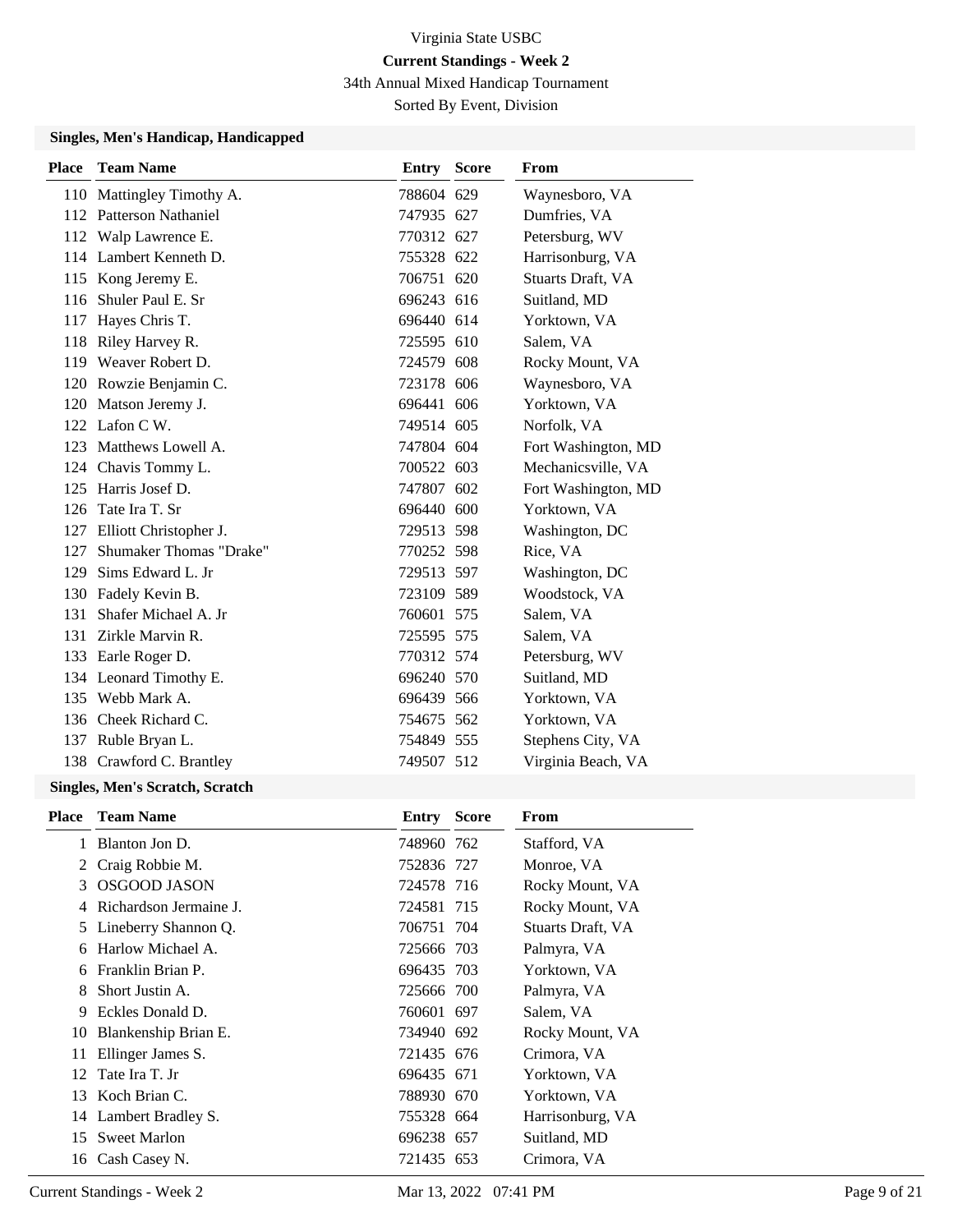34th Annual Mixed Handicap Tournament

Sorted By Event, Division

#### **Singles, Men's Scratch, Scratch**

|                        |                                                                                        | From                                                                                                                                                                                                                                                                                                                     |
|------------------------|----------------------------------------------------------------------------------------|--------------------------------------------------------------------------------------------------------------------------------------------------------------------------------------------------------------------------------------------------------------------------------------------------------------------------|
| Jones Kasonn M.        |                                                                                        | Prince George, VA                                                                                                                                                                                                                                                                                                        |
|                        |                                                                                        | Rocky Mount, VA                                                                                                                                                                                                                                                                                                          |
| Howell David J.        |                                                                                        | Christiansburg, VA                                                                                                                                                                                                                                                                                                       |
| Wright Ronnie D.       |                                                                                        | Rocky Mount, VA                                                                                                                                                                                                                                                                                                          |
| Hicks Russell E.       |                                                                                        | Salem, VA                                                                                                                                                                                                                                                                                                                |
|                        |                                                                                        | Prince George, VA                                                                                                                                                                                                                                                                                                        |
| Brooks Jim R.          |                                                                                        | Newport News, VA                                                                                                                                                                                                                                                                                                         |
| Hayes Chris T.         |                                                                                        | Yorktown, VA                                                                                                                                                                                                                                                                                                             |
| Rowzie Benjamin C.     |                                                                                        | Waynesboro, VA                                                                                                                                                                                                                                                                                                           |
| Dye Cleve III          |                                                                                        | Yorktown, VA                                                                                                                                                                                                                                                                                                             |
| Taylor Ira D.          |                                                                                        | Rocky Mount, VA                                                                                                                                                                                                                                                                                                          |
| Ahner Ashby F.         |                                                                                        | Newport News, VA                                                                                                                                                                                                                                                                                                         |
| Bradley Scott J.       |                                                                                        | Christiansburg, VA                                                                                                                                                                                                                                                                                                       |
| Riley Harvey R.        |                                                                                        | Salem, VA                                                                                                                                                                                                                                                                                                                |
| Elliott Christopher J. |                                                                                        | Washington, DC                                                                                                                                                                                                                                                                                                           |
| Shafer Michael A. Jr   |                                                                                        | Salem, VA                                                                                                                                                                                                                                                                                                                |
| Lambert Kenneth D.     |                                                                                        | Harrisonburg, VA                                                                                                                                                                                                                                                                                                         |
| Sims Edward L. Jr      |                                                                                        | Washington, DC                                                                                                                                                                                                                                                                                                           |
|                        |                                                                                        | Suitland, MD                                                                                                                                                                                                                                                                                                             |
| Patterson Nathaniel    |                                                                                        | Dumfries, VA                                                                                                                                                                                                                                                                                                             |
| Zirkle Marvin R.       |                                                                                        | Salem, VA                                                                                                                                                                                                                                                                                                                |
|                        | <b>Team Name</b><br>Blankenship Mike T.<br>Palmer Jesse W. Jr<br>35 Leonard Timothy E. | <b>Entry Score</b><br>758612 648<br>724580 644<br>788925 639<br>724578 633<br>760602 625<br>758612 622<br>778912 613<br>696440 608<br>723178 606<br>788930 589<br>724581 580<br>778912 578<br>788925 573<br>725595 571<br>729513 559<br>760601 557<br>755328 544<br>729513 495<br>696240 492<br>747935 477<br>725595 458 |

#### **Singles, Women's Handicap, Handicapped**

| <b>Team Name</b>      |                                    | From                                                                                                                                                                                                                                                                                                                                                 |
|-----------------------|------------------------------------|------------------------------------------------------------------------------------------------------------------------------------------------------------------------------------------------------------------------------------------------------------------------------------------------------------------------------------------------------|
| Harrison Lorraine B.  |                                    | Suitland, MD                                                                                                                                                                                                                                                                                                                                         |
| Higgins Thelma G.     |                                    | Suitland, MD                                                                                                                                                                                                                                                                                                                                         |
| Harden Ursula A.      |                                    | Suitland, MD                                                                                                                                                                                                                                                                                                                                         |
| Ethridge Stephanie L. |                                    | Stephens City, VA                                                                                                                                                                                                                                                                                                                                    |
| Moore Jennifer M.     |                                    | Yorktown, VA                                                                                                                                                                                                                                                                                                                                         |
| Discioscia Sara R.    |                                    | Yorktown, VA                                                                                                                                                                                                                                                                                                                                         |
| Wagner Patricia M.    |                                    | Monroe, VA                                                                                                                                                                                                                                                                                                                                           |
| Drake Brigitte E.     |                                    | Yorktown, VA                                                                                                                                                                                                                                                                                                                                         |
| Sharp Andrea          |                                    | Stafford, VA                                                                                                                                                                                                                                                                                                                                         |
| Tate Amanda C.        |                                    | Yorktown, VA                                                                                                                                                                                                                                                                                                                                         |
| Kirby Michele L.      |                                    | Waynesboro, VA                                                                                                                                                                                                                                                                                                                                       |
| Cook Michele          |                                    | Eagle Rock, VA                                                                                                                                                                                                                                                                                                                                       |
| Davis Melody W.       |                                    | Boydton, VA                                                                                                                                                                                                                                                                                                                                          |
| Johnson Angela D.     |                                    | Suitland, MD                                                                                                                                                                                                                                                                                                                                         |
| Coffman Anna-Marie D. |                                    | Yorktown, VA                                                                                                                                                                                                                                                                                                                                         |
|                       |                                    | Virginia Beach, VA                                                                                                                                                                                                                                                                                                                                   |
| Kebere Toeke'Shea A.  |                                    | Suitland, MD                                                                                                                                                                                                                                                                                                                                         |
| Simmons Shelby A.     |                                    | Harrisonburg, VA                                                                                                                                                                                                                                                                                                                                     |
| Pierce Betsy E.       |                                    | Chesterfield, VA                                                                                                                                                                                                                                                                                                                                     |
| Cutshaw Christa M.    |                                    | Yorktown, VA                                                                                                                                                                                                                                                                                                                                         |
| Shaw Taysha L.        |                                    | Suitland, MD                                                                                                                                                                                                                                                                                                                                         |
| Gragg Karla K.        |                                    | Christiansburg, VA                                                                                                                                                                                                                                                                                                                                   |
|                       |                                    | Rocky Mount, VA                                                                                                                                                                                                                                                                                                                                      |
|                       | Pezzella Anna M.<br>Hodges Judy C. | <b>Entry Score</b><br>696241 838<br>696240 831<br>696238 824<br>754849 803<br>696434 797<br>696434 792<br>752836 789<br>696438 788<br>748960 785<br>696435 784<br>723178 783<br>756441 778<br>760425 773<br>696244 772<br>696441 771<br>749507 769<br>696246 768<br>755328 766<br>714228 765<br>696436 764<br>696242 762<br>788925 760<br>724578 759 |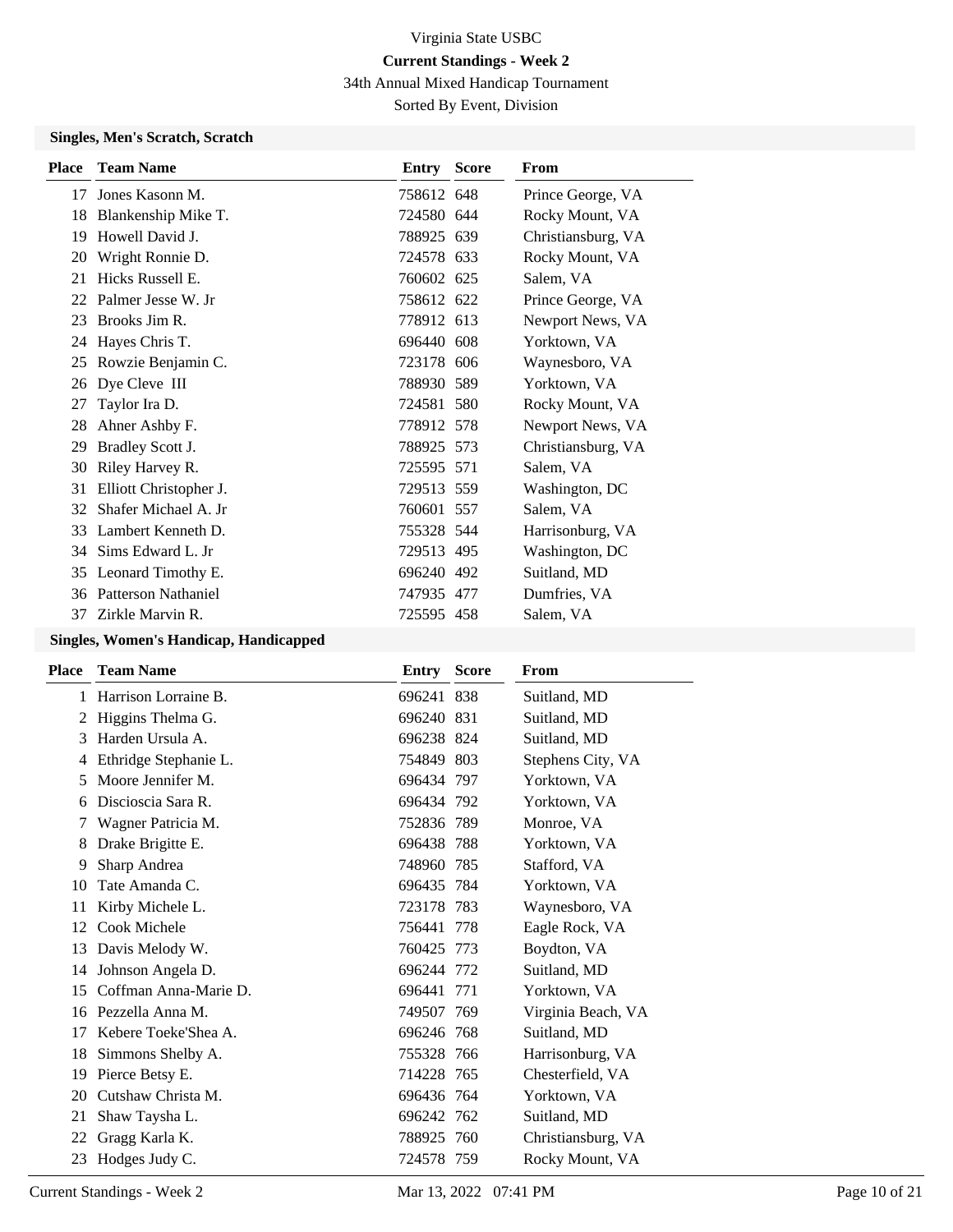34th Annual Mixed Handicap Tournament

Sorted By Event, Division

#### **Singles, Women's Handicap, Handicapped**

| <b>Place</b> | <b>Team Name</b>         | Entry      | <b>Score</b> | From                 |
|--------------|--------------------------|------------|--------------|----------------------|
| 24           | Skaggs L. Jean           | 749514 753 |              | Norfolk, VA          |
| 24           | Anderson Veronica W.     | 788927 753 |              | Lynchburg, VA        |
| 26           | Shafer Jessica R.        | 760601 749 |              | Salem, VA            |
| 27           | Legge Pamela R.          | 706751 747 |              | Stuarts Draft, VA    |
| 28           | Gray Patricia B.         | 724584 744 |              | Rocky Mount, VA      |
| 28           | Jordan Catherine J.      | 696245 744 |              | Suitland, MD         |
| 30           | Johnson Corlitta R.      | 696246 743 |              | Suitland, MD         |
| 31           | Holton Pamela G.         | 696239 741 |              | Suitland, MD         |
| 31           | Ray Allenna E.           | 734940 741 |              | Rocky Mount, VA      |
| 33           | Hooker Evelyn            | 747807 740 |              | Fort Washington, MD  |
|              | 34 Arrington Francine W. | 724585 739 |              | Rocky Mount, VA      |
| 35           | Shiflett Christine R.    | 714228 737 |              | Chesterfield, VA     |
|              | 36 Bland Wanda B.        | 758612 736 |              | Prince George, VA    |
| 37           | Dale Dianna L.           | 788604 735 |              | Waynesboro, VA       |
| 38           | Nelson Shirley A.        | 696242 734 |              | Suitland, MD         |
| 39           | Smith Cristina D.        | 758619 730 |              | Stuarts Draft, VA    |
| 40           | Brown Jeannie D.         | 724583 729 |              | Rocky Mount, VA      |
| 41           | Branham Catherine L.     | 754849 727 |              | Stephens City, VA    |
| 41           | Bass-Campbell Dawn N.    | 778912 727 |              | Newport News, VA     |
| 41           | Weaver Donna C.          | 724579 727 |              | Rocky Mount, VA      |
| 44           | Hollins Michelle R.      | 696245 726 |              | Suitland, MD         |
| 45           | Phillips Jessica L.      | 724578 725 |              | Rocky Mount, VA      |
|              | 46 Cook Caylyn M.        | 696437 722 |              | Yorktown, VA         |
| 47           | Hodge Kathy L.           | 770252 719 |              | Rice, VA             |
| 47           | Holmes Lee Ann           | 748063 719 |              | Chesapeake Beach, MD |
| 49           | Hylton Ashley N.         | 724579 718 |              | Rocky Mount, VA      |
| 50           | Stroman Cordelia O.      | 696243 717 |              | Suitland, MD         |
| 51           | Schoonover Mary F.       | 734940 716 |              | Rocky Mount, VA      |
| 51           | Tate Algeria K.          | 747803 716 |              | Fort Washington, MD  |
| 51           | Poe Angela F.            | 747805 716 |              | Fort Washington, MD  |
| 54           | Conner Dawniel C.        | 696247 715 |              | Suitland, MD         |
|              | 55 Lusk Kellie L.        | 754675     | 713          | Yorktown, VA         |
| 55           | Thomas Dale K.           | 724584 713 |              | Rocky Mount, VA      |
| 57           | Dellapenta Yvonne M.     | 696439 712 |              | Yorktown, VA         |
|              | 58 Ferguson Kimberly A.  | 729513 710 |              | Washington, DC       |
|              | 59 Bain Deseree R.       | 696436 709 |              | Yorktown, VA         |
| 60           | Hayes Lisa G.            | 696440 704 |              | Yorktown, VA         |
| 61           | Keyes Heather A.         | 696438 703 |              | Yorktown, VA         |
| 61           | Cook Jennifer (Red) S.   | 696437 703 |              | Yorktown, VA         |
| 63           | Green Yoketa I.          | 696240 702 |              | Suitland, MD         |
| 63           | Ellinger Wanda S.        | 721435 702 |              | Crimora, VA          |
| 63           | Matthews Michelle T.     | 747804 702 |              | Fort Washington, MD  |
| 63           | Lambert Carolyn F.       | 755328 702 |              | Harrisonburg, VA     |
| 67           | Fadely Julie E.          | 723109 700 |              | Woodstock, VA        |
| 68           | Tate Anne C.             | 696440 698 |              | Yorktown, VA         |
| 69           | Cash Gina L.             | 750158 697 |              | Waynesboro, VA       |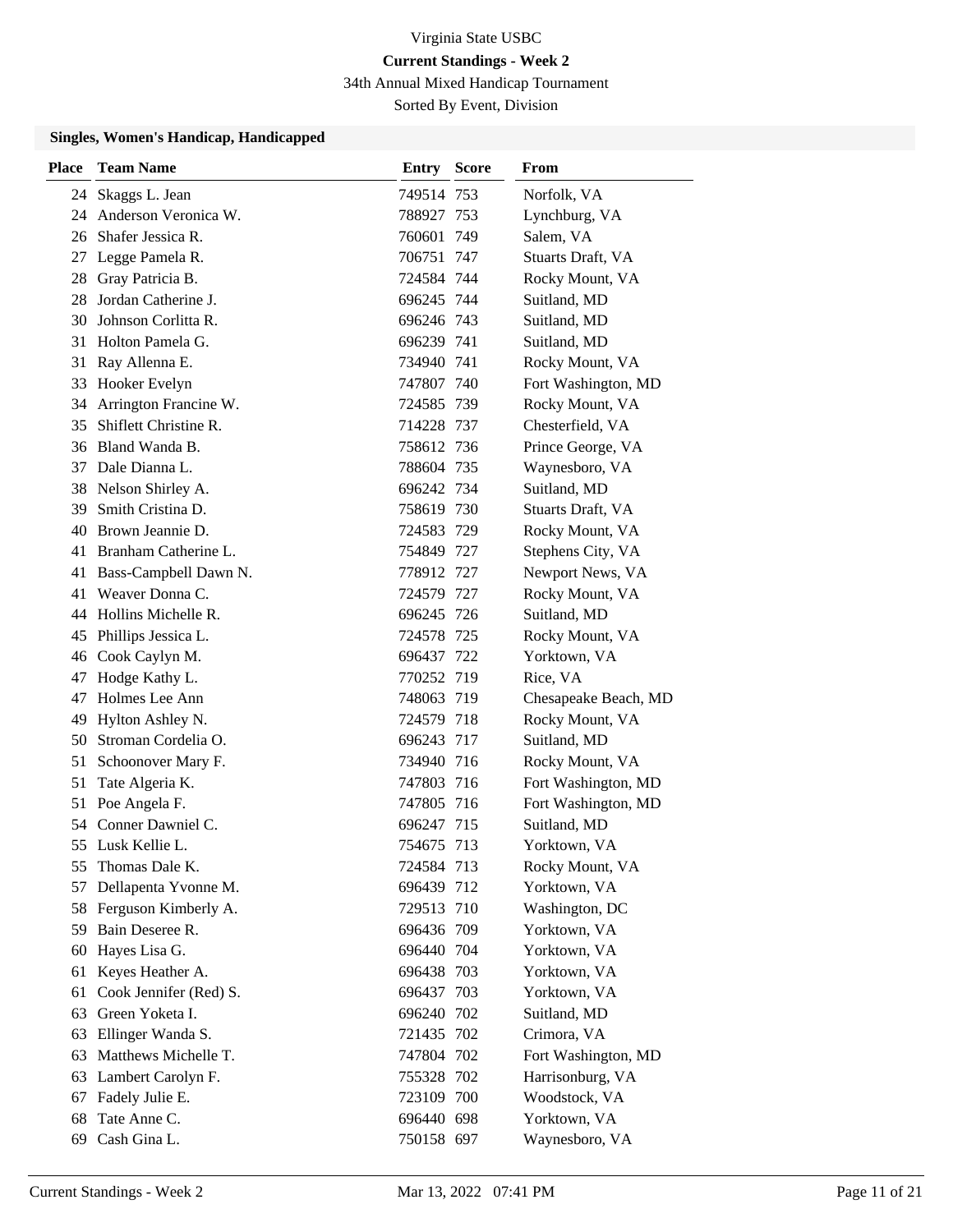34th Annual Mixed Handicap Tournament

Sorted By Event, Division

#### **Singles, Women's Handicap, Handicapped**

| <b>Place</b> | <b>Team Name</b>             | <b>Entry Score</b> | From                 |
|--------------|------------------------------|--------------------|----------------------|
| 69           | Smith Kathy M.               | 723178 697         | Waynesboro, VA       |
| 71           | Bayes Vanessa A.             | 752836 696         | Monroe, VA           |
| 71           | Spencer Hortense(Toodie) A.  | 696247 696         | Suitland, MD         |
| 71           | Brown Carolyn A.             | 696243 696         | Suitland, MD         |
| 71           | Cyrus Paula M.               | 758612 696         | Prince George, VA    |
| 75           | Sandidge Dorothy G.          | 788927 695         | Lynchburg, VA        |
| 76           | Craig Rozinia E.             | 696241 694         | Suitland, MD         |
| 77           | Carter Brenda                | 700524 693         | Mechanicsville, VA   |
| 77           | Parker-Cunningham Wilhemenia | 700521 693         | Mechanicsville, VA   |
| 77           | Cooper Tracie T.             | 724583 693         | Rocky Mount, VA      |
|              | 80 Belew Amy R.              | 758893 692         | Charlottesville, VA  |
| 81           | Stewart Teresa S.            | 721435 691         | Crimora, VA          |
| 81           | Colbert-Box Sandra M.        | 747804 691         | Fort Washington, MD  |
| 81           | Eckles Krystal D.            | 760601 691         | Salem, VA            |
| 84           | Taylor Darla D.              | 788604 690         | Waynesboro, VA       |
| 85           | Lafon Annie R.               | 749514 689         | Norfolk, VA          |
| 85           | Silver Carolyn A.            | 700523 689         | Mechanicsville, VA   |
| 87           | Ibargo Deborah A.            | 724585 688         | Rocky Mount, VA      |
| 87           | Glenn Latoya C.              | 747935 688         | Dumfries, VA         |
| 89           | Odgers Mandy J.              | 788930 685         | Yorktown, VA         |
| 89           | Matson Julia M.              | 696441 685         | Yorktown, VA         |
| 91           | Crump Tasha L.               | 700524 684         | Mechanicsville, VA   |
| 91           | Ellerbe Beverly M.           | 700521 684         | Mechanicsville, VA   |
| 91           | Baber Susan D.               | 706751 684         | Stuarts Draft, VA    |
| 91           | Young Karen P.               | 724580 684         | Rocky Mount, VA      |
| 95           | Rogers Connie B.             | 724577 683         | Rocky Mount, VA      |
| 95           | Casey Martha S.              | 724582 683         | Rocky Mount, VA      |
| 95           | Green Rebecca A.             | 700522 683         | Mechanicsville, VA   |
| 95           | Hogue Vanessa M.             | 747935 683         | Dumfries, VA         |
| 99           | Lusk Judy D.                 | 754675 682         | Yorktown, VA         |
| 100          | Taylor Candice S.            | 696239 681         | Suitland, MD         |
|              | 100 Ritter Lynette A.        | 723109 681         | Woodstock, VA        |
|              | 102 Holland Patricia A.      | 748063 680         | Chesapeake Beach, MD |
|              | 103 Matthews Kathy A.        | 747806 678         | Fort Washington, MD  |
|              | 104 Michael Carissa A.       | 770312 677         | Petersburg, WV       |
|              | 105 Kaplan Carol L.          | 758619 676         | Stuarts Draft, VA    |
| 105          | Stone Wandra E.              | 696237 676         | Suitland, MD         |
| 107          | Clarke Eloise E.             | 696244 675         | Suitland, MD         |
|              | 107 Keplinger Tonya D.       | 770312 675         | Petersburg, WV       |
|              | 107 Hale Melodie E.          | 760602 675         | Salem, VA            |
|              | 110 Franklin Candi C.        | 696435 672         | Yorktown, VA         |
|              | 111 Ellis-Williams Alice E.  | 747807 671         | Fort Washington, MD  |
|              | 112 Toney Michelle S.        | 724582 669         | Rocky Mount, VA      |
| 113          | McGee Jacqueline P.          | 760425 666         | Boydton, VA          |
|              | 113 Huff Mikki D.            | 788925 666         | Christiansburg, VA   |
|              | 113 Hays Sandra              | 696439 666         | Yorktown, VA         |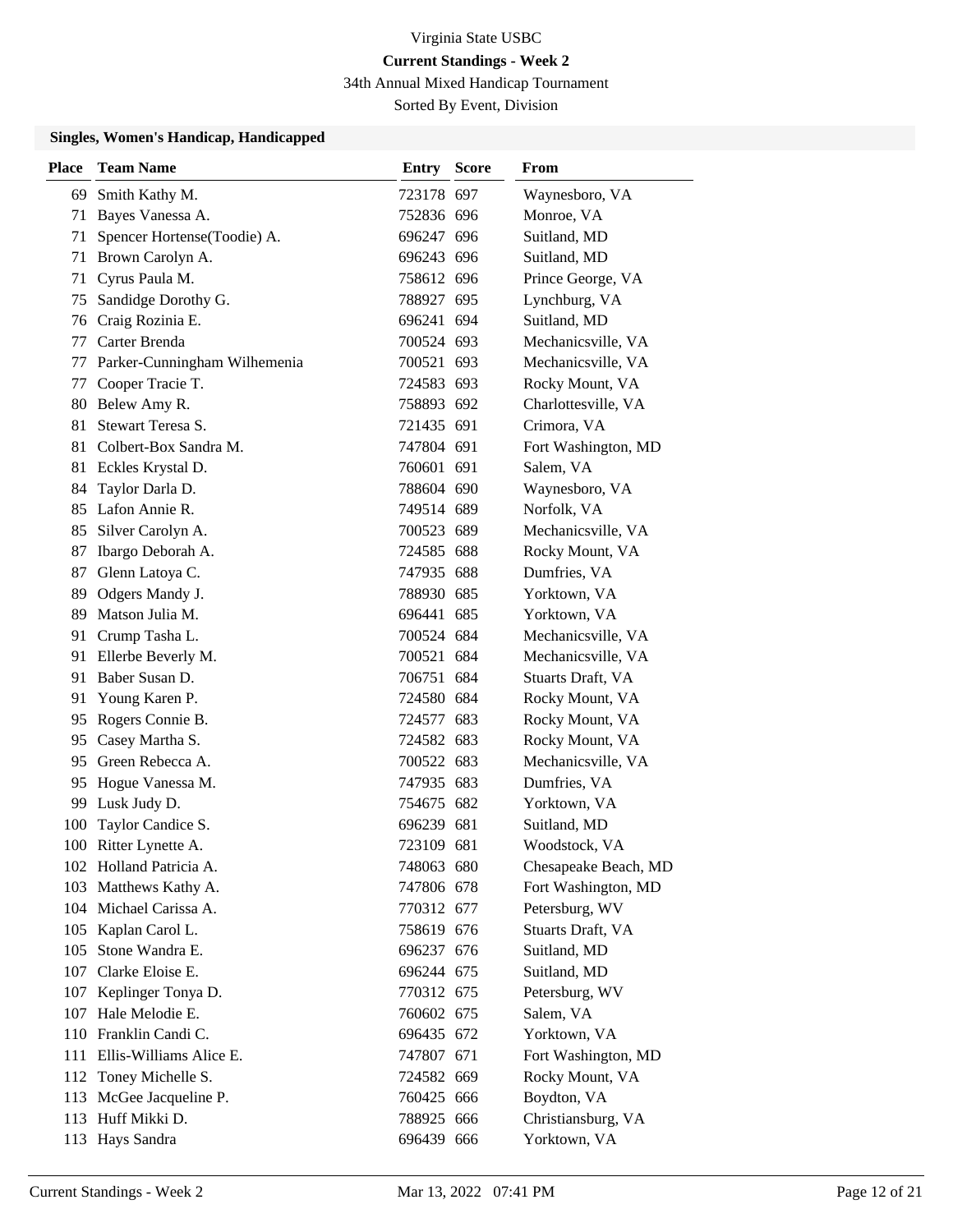34th Annual Mixed Handicap Tournament

Sorted By Event, Division

#### **Singles, Women's Handicap, Handicapped**

|     | <b>Place Team Name</b>       | <b>Entry Score</b> | From                |
|-----|------------------------------|--------------------|---------------------|
|     | 116 Haynes Donna C.          | 778912 662         | Newport News, VA    |
| 116 | Smith Bonnie D.              | 724580 662         | Rocky Mount, VA     |
| 118 | Mills Sara N.                | 758893 659         | Charlottesville, VA |
|     | 118 Richardson Megan M.      | 788930 659         | Yorktown, VA        |
| 120 | Hicks Cayla M.               | 760602 658         | Salem, VA           |
| 121 | Craghead Marah A.            | 756441 657         | Eagle Rock, VA      |
| 122 | Campbell Dorothy S.          | 747806 656         | Fort Washington, MD |
| 123 | Hodges Connie T.             | 724577 651         | Rocky Mount, VA     |
| 124 | Fogus Chelsea M.             | 770252 648         | Rice, VA            |
| 125 | Collick Angela D.            | 747805 646         | Fort Washington, MD |
| 126 | Williams Katherine           | 725595 643         | Salem, VA           |
| 127 | Morrisey Eva M.              | 696237 642         | Suitland, MD        |
|     | 128 Lawrence Kimberleigh N.  | 729513 638         | Washington, DC      |
|     | 129 Volpp Wanda R.           | 748960 634         | Stafford, VA        |
| 130 | Cunningham Valerie L.        | 700522 633         | Mechanicsville, VA  |
| 131 | Zirkle Laurie T.             | 725595 628         | Salem, VA           |
| 131 | Key Lutricia B.              | 696238 628         | Suitland, MD        |
| 133 | Reynolds Chelsea L.          | 725666 623         | Palmyra, VA         |
|     | 134 Houchens Ginger L.       | 725666 622         | Palmyra, VA         |
| 135 | Crawford Donna M.            | 749507 618         | Virginia Beach, VA  |
| 136 | Young Tanya H.               | 724581 615         | Rocky Mount, VA     |
| 137 | Jackson-Marshall Agatha V.   | 700523 610         | Mechanicsville, VA  |
|     | 138 Richardson Kaye          | 724581 575         | Rocky Mount, VA     |
|     | 139 Wood Kathleen (kathy) P. | 750158 416         | Waynesboro, VA      |
|     |                              |                    |                     |

#### **Singles, Women's Scratch, Scratch**

| Place | <b>Team Name</b>        | Entry      | <b>Score</b> | From               |
|-------|-------------------------|------------|--------------|--------------------|
| 1     | Discioscia Sara R.      | 696434 699 |              | Yorktown, VA       |
| 2     | Sharp Andrea            | 748960 677 |              | Stafford, VA       |
| 3     | Higgins Thelma G.       | 696240 672 |              | Suitland, MD       |
| 4     | Bass-Campbell Dawn N.   | 778912 652 |              | Newport News, VA   |
| 4     | Tate Amanda C.          | 696435 652 |              | Yorktown, VA       |
| 6     | Hicks Cayla M.          | 760602 637 |              | Salem, VA          |
|       | Franklin Candi C.       | 696435 627 |              | Yorktown, VA       |
| 8     | Gragg Karla K.          | 788925 607 |              | Christiansburg, VA |
| 9     | Ferguson Kimberly A.    | 729513 599 |              | Washington, DC     |
| 10    | Richardson Megan M.     | 788930 593 |              | Yorktown, VA       |
| 11    | Reynolds Chelsea L.     | 725666 584 |              | Palmyra, VA        |
| 12    | Lawrence Kimberleigh N. | 729513 575 |              | Washington, DC     |
| 13    | Simmons Shelby A.       | 755328 574 |              | Harrisonburg, VA   |
| 14    | Zirkle Laurie T.        | 725595 571 |              | Salem, VA          |
| 15    | Baber Susan D.          | 706751 567 |              | Stuarts Draft, VA  |
| 16    | Huff Mikki D.           | 788925 552 |              | Christiansburg, VA |
| 17    | Richardson Kaye         | 724581 533 |              | Rocky Mount, VA    |
| 18    | Odgers Mandy J.         | 788930 526 |              | Yorktown, VA       |
| 19    | Haynes Donna C.         | 778912 494 |              | Newport News, VA   |
| 20    | Key Lutricia B.         | 696238 493 |              | Suitland, MD       |
|       |                         |            |              |                    |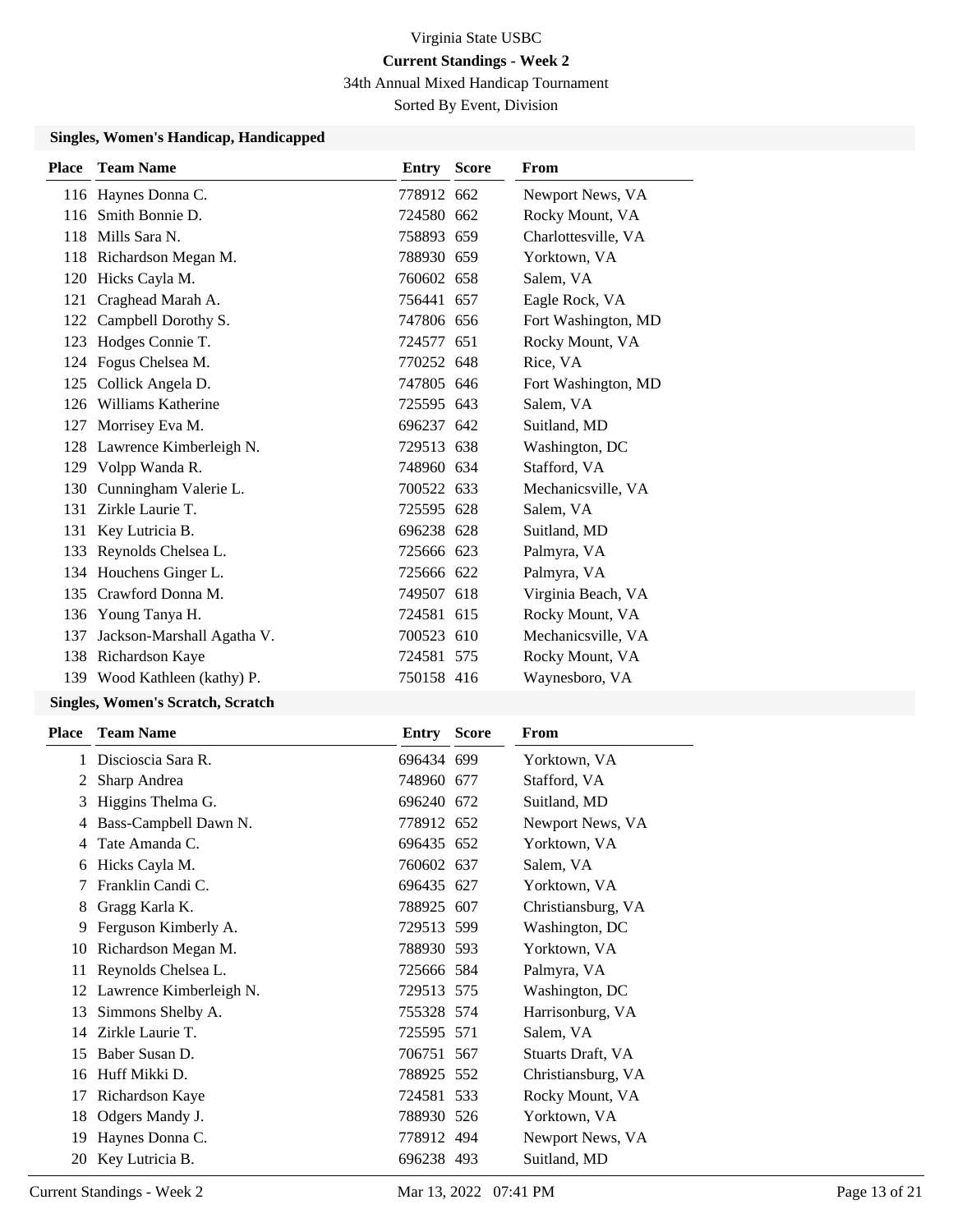34th Annual Mixed Handicap Tournament

Sorted By Event, Division

### **Singles, Women's Scratch, Scratch**

| <b>Place</b> Team Name | <b>Entry Score</b> | From             |
|------------------------|--------------------|------------------|
| 21 Houchens Ginger L.  | 725666 490         | Palmyra, VA      |
| 22 Hogue Vanessa M.    | 747935 485         | Dumfries, VA     |
| 23 Lambert Carolyn F.  | 755328 402         | Harrisonburg, VA |

#### **All Events Handicap, Men's Handicap, Handicapped**

| <b>Place</b> | <b>Team Name</b>        | <b>Entry Score</b> | From                 |
|--------------|-------------------------|--------------------|----------------------|
|              | 1 Gross Dwayne A. Sr    | 696243 2,379       | Suitland, MD         |
|              | 2 Bowles Darius         | 758893 2,371       | Charlottesville, VA  |
| 3            | Turner Kervin B.        | 714228 2,368       | Chesterfield, VA     |
|              | 4 Kirby Shannon D.      | 723178 2,350       | Waynesboro, VA       |
| 5            | <b>Taylor Damien</b>    | 696239 2,320       | Suitland, MD         |
| 6            | Hollins James A.        | 696245 2,316       | Suitland, MD         |
| 7            | Jordan Dexter N.        | 696245 2,306       | Suitland, MD         |
| 8            | <b>Bayes Vincent</b>    | 752836 2,302       | Monroe, VA           |
| 9            | Johnson Robert T.       | 696246 2,287       | Suitland, MD         |
| 10           | Blanton Jon D.          | 748960 2,270       | Stafford, VA         |
| 11           | Dressler Chris O.       | 756441 2,262       | Eagle Rock, VA       |
| 12           | Wood Warren L.          | 750158 2,247       | Waynesboro, VA       |
| 12           | Molloy Jack N.          | 696434 2,247       | Yorktown, VA         |
| 14           | Koch Brian C.           | 788930 2,242       | Yorktown, VA         |
| 15           | Johnson Johnie J.       | 696244 2,241       | Suitland, MD         |
| 16           | Rook John C.            | 696439 2,238       | Yorktown, VA         |
| 17           | Marshall Robert W.      | 700523 2,233       | Mechanicsville, VA   |
| 18           | Bryant Charlie L. Jr    | 700524 2,224       | Mechanicsville, VA   |
|              | 19 Rinker Michael E.    | 723109 2,218       | Woodstock, VA        |
|              | 20 Lineberry Shannon Q. | 706751 2,216       | Stuarts Draft, VA    |
| 21           | Shifflett James E.      | 724579 2,199       | Rocky Mount, VA      |
| 22           | Howell David J.         | 788925 2,198       | Christiansburg, VA   |
| 23           | Wright Coy L.           | 724583 2,193       | Rocky Mount, VA      |
|              | 24 Kyger Grant W.       | 770252 2,188       | Rice, VA             |
| 25           | Perry Carl L.           | 760425 2,184       | Boydton, VA          |
| 26           | Robinson David D. Jr    | 696242 2,181       | Suitland, MD         |
| 27           | Casey Mark S.           | 724582 2,179       | Rocky Mount, VA      |
| 28           | Volpp Gerald L.         | 748960 2,168       | Stafford, VA         |
| 29           | Bain Tommy D. Jr        | 696436 2,166       | Yorktown, VA         |
| 30           | Blankenship Brian E.    | 734940 2,153       | Rocky Mount, VA      |
| 31           | McCree Raleigh Jr       | 696241 2,149       | Suitland, MD         |
| 32           | Jones Frank H.          | 748063 2,146       | Chesapeake Beach, MD |
| 33           | Taylor Kevin B.         | 696239 2,144       | Suitland, MD         |
| 34           | Shema Steve M.          | 734940 2,142       | Rocky Mount, VA      |
| 34           | Dye Cleve III           | 788930 2,142       | Yorktown, VA         |
| 36           | <b>Holton Rodney</b>    | 696237 2,141       | Suitland, MD         |
| 37           | Hodges Frank G.         | 724577 2,139       | Rocky Mount, VA      |
| 38           | Blankenship Mike T.     | 724580 2,135       | Rocky Mount, VA      |
| 39           | Pezzella Tony J.        | 749507 2,134       | Virginia Beach, VA   |
| 40           | Skaggs Harry A.         | 749514 2,128       | Norfolk, VA          |
|              | 41 Cash Casey N.        | 721435 2,125       | Crimora, VA          |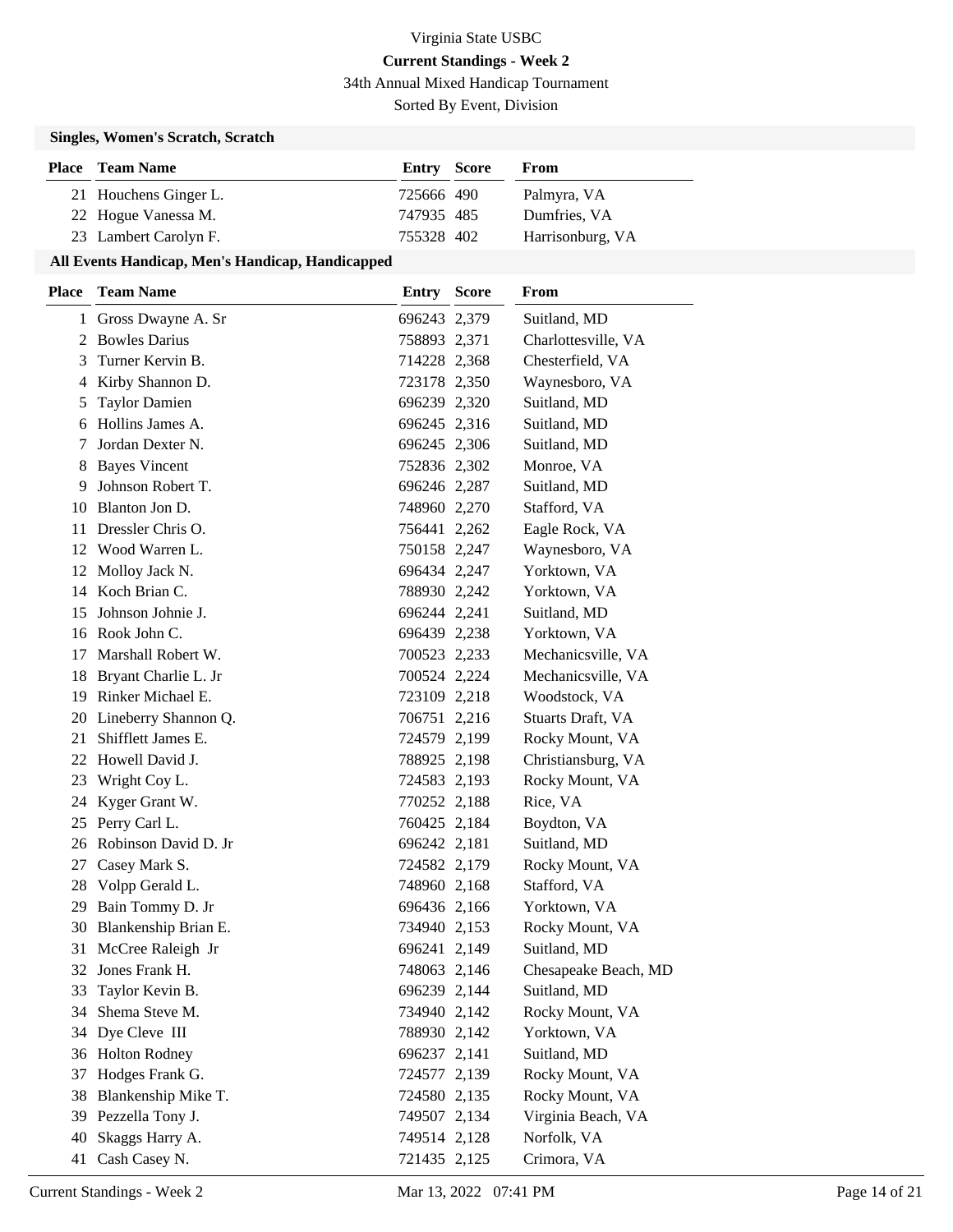# **Current Standings - Week 2**

34th Annual Mixed Handicap Tournament

Sorted By Event, Division

#### **All Events Handicap, Men's Handicap, Handicapped**

| <b>Place</b> | <b>Team Name</b>                           | <b>Entry Score</b>           | From                                |
|--------------|--------------------------------------------|------------------------------|-------------------------------------|
|              | 42 Nichols David S.                        | 724585 2,120                 | Rocky Mount, VA                     |
|              | 43 White Carl L.                           | 700521 2,118                 | Mechanicsville, VA                  |
| 44           | Broadney Colin D.                          | 696437 2,116                 | Yorktown, VA                        |
|              | 45 Porterfield James R.                    | 696441 2,114                 | Yorktown, VA                        |
|              | 46 Cash Rickey D.                          | 696238 2,113                 | Suitland, MD                        |
|              | 46 Shuler Paul E. Sr                       | 696243 2,113                 | Suitland, MD                        |
| 48           | Magill Clint                               | 724584 2,108                 | Rocky Mount, VA                     |
| 48           | Eckles Donald D.                           | 760601 2,108                 | Salem, VA                           |
| 50           | Kong Jeremy E.                             | 706751 2,106                 | Stuarts Draft, VA                   |
| 50           | Tucker William P. Jr                       | 696244 2,106                 | Suitland, MD                        |
|              | 52 Hill Ray E. Jr                          | 700522 2,102                 | Mechanicsville, VA                  |
| 53           | Patton Maxwell                             | 696247 2,101                 | Suitland, MD                        |
| 54           | Crump Tyrone                               | 700524 2,097                 | Mechanicsville, VA                  |
|              | 54 Matson Jeremy J.                        | 696441 2,097                 | Yorktown, VA                        |
|              | 56 Craig Robbie M.                         | 752836 2,094                 | Monroe, VA                          |
| 57           | Byer Jerry C.                              | 756441 2,090                 | Eagle Rock, VA                      |
| 58           | Wright Ronnie D.                           | 724578 2,089                 | Rocky Mount, VA                     |
| 59           | Scott Raymond W. Jr                        | 696438 2,087                 | Yorktown, VA                        |
| 60           | Wingfield L Wayne                          | 724584 2,085                 | Rocky Mount, VA                     |
| 61           | Bradley Scott J.                           | 788925 2,083                 | Christiansburg, VA                  |
| 61           | Short Justin A.                            | 725666 2,083                 | Palmyra, VA                         |
|              | 63 Richardson Russell J.                   | 724582 2,081                 | Rocky Mount, VA                     |
|              | 64 Richardson Jermaine J.                  | 724581 2,076                 | Rocky Mount, VA                     |
|              | 64 Broadney Robert L. Jr                   | 696437 2,076                 | Yorktown, VA                        |
|              | 66 Latney Samuel L.                        | 747803 2,070                 | Fort Washington, MD                 |
| 67           | Elliott Christopher J.                     | 729513 2,066                 | Washington, DC                      |
| 68           | Jones Kasonn M.                            | 758612 2,065                 | Prince George, VA                   |
| 69           | Snyder David E.                            | 758619 2,057                 | Stuarts Draft, VA                   |
| 69           | <b>Stone Michael</b>                       | 696237 2,057                 | Suitland, MD                        |
| 71           | Cutshaw William R.                         | 696436 2,055                 | Yorktown, VA                        |
| 72           | Street Ronald D.                           | 714228 2,053                 | Chesterfield, VA                    |
| 73           | Massie Steve J. Jr                         | 788604 2,047                 | Waynesboro, VA                      |
|              | 74 Sims Edward L. Jr                       | 729513 2,044                 | Washington, DC                      |
| 75           | Hall Sterling W. Jr<br><b>OSGOOD JASON</b> | 747805 2,041                 | Fort Washington, MD                 |
| 75           | Arrington Tony R.                          | 724578 2,041                 | Rocky Mount, VA                     |
| 75           | Lambert Bradley S.                         | 724585 2,041<br>755328 2,040 | Rocky Mount, VA<br>Harrisonburg, VA |
| 78<br>79     | <b>Sweet Marlon</b>                        | 696238 2,038                 | Suitland, MD                        |
| 80           | Weaver Robert D.                           | 724579 2,037                 | Rocky Mount, VA                     |
| 81           | Lusk Sherman H.                            | 754675 2,034                 | Yorktown, VA                        |
| 82           | Ahner Ashby F.                             | 778912 2,033                 | Newport News, VA                    |
| 83           | Franklin Brian P.                          | 696435 2,031                 | Yorktown, VA                        |
| 84           | Shuttleworth Clyde (Ed) E.                 | 760425 2,029                 | Boydton, VA                         |
| 85           | Shumaker Thomas "Drake"                    | 770252 2,023                 | Rice, VA                            |
| 86           | Taylor Ira D.                              | 724581 2,022                 | Rocky Mount, VA                     |
| 87           | Ellinger James S.                          | 721435 2,017                 | Crimora, VA                         |
|              |                                            |                              |                                     |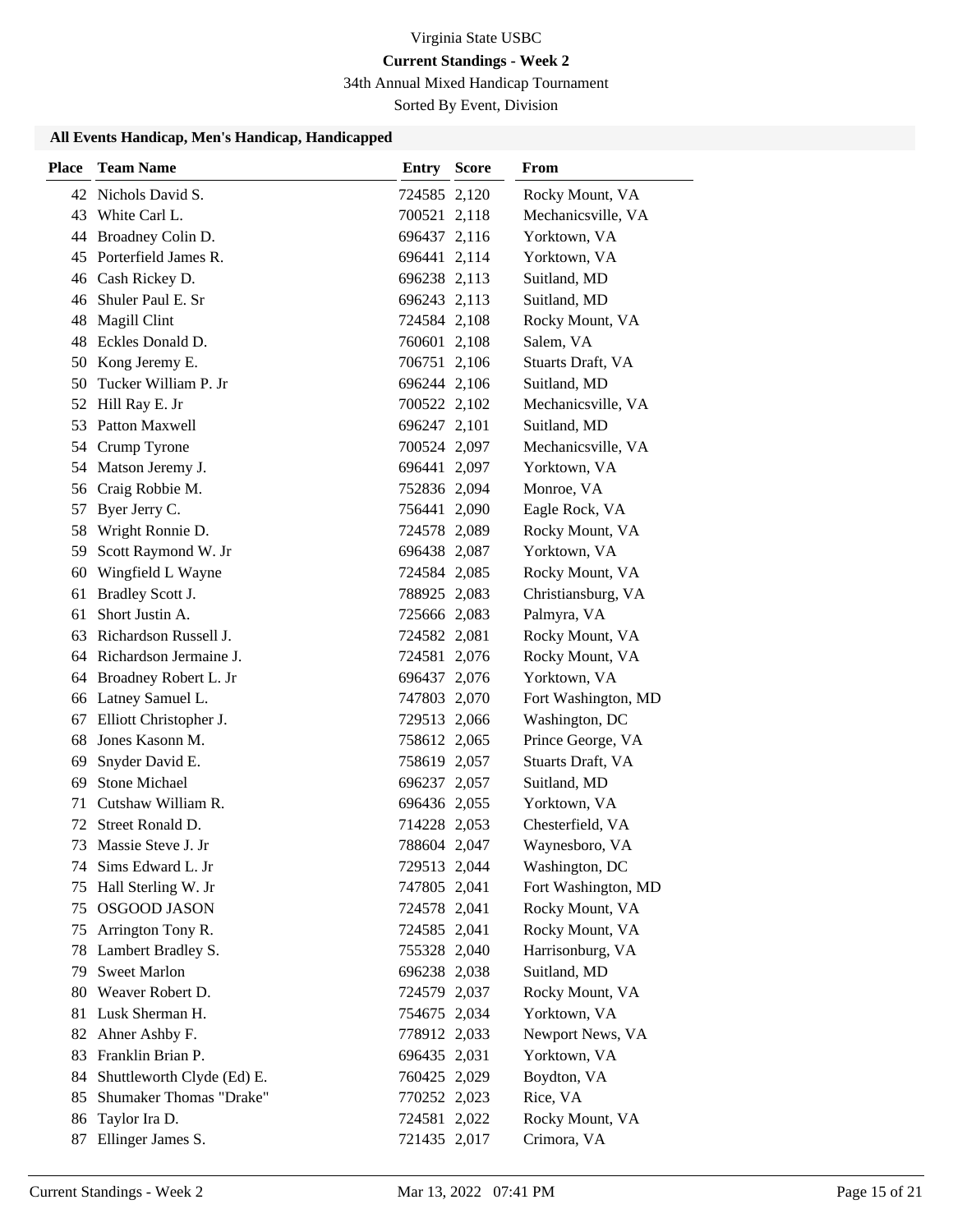## **Current Standings - Week 2**

34th Annual Mixed Handicap Tournament

Sorted By Event, Division

## **All Events Handicap, Men's Handicap, Handicapped**

| <b>Place</b> | <b>Team Name</b>           | <b>Entry Score</b> | From                 |
|--------------|----------------------------|--------------------|----------------------|
|              | 87 Potter Lowell A.        | 724577 2,017       | Rocky Mount, VA      |
|              | 87 Hale Larry H.           | 760602 2,017       | Salem, VA            |
|              | 87 Moore Troy M.           | 696241 2,017       | Suitland, MD         |
|              | 91 Palmer Jesse W. Jr      | 758612 2,010       | Prince George, VA    |
|              | 92 Tate Ira T. Jr          | 696435 2,009       | Yorktown, VA         |
|              | 93 Broadney Robert L. III  | 696434 2,006       | Yorktown, VA         |
|              | 93 Brooks Jim R.           | 778912 2,006       | Newport News, VA     |
|              | 95 Walp Lawrence E.        | 770312 2,005       | Petersburg, WV       |
|              | 96 Matthews Lowell A.      | 747804 2,004       | Fort Washington, MD  |
| 97.          | Shafer Michael A. Jr       | 760601 2,003       | Salem, VA            |
|              | 98 Poe David C. Jr         | 747805 2,001       | Fort Washington, MD  |
|              | 98 Robertson James P.      | 724583 2,001       | Rocky Mount, VA      |
|              | 100 Harlow Michael A.      | 725666 1,996       | Palmyra, VA          |
|              | 101 Shine Perry L. Sr      | 700521 1,989       | Mechanicsville, VA   |
|              | 102 Mattingley Timothy A.  | 788604 1,988       | Waynesboro, VA       |
|              | 103 Cash Richard N.        | 750158 1,987       | Waynesboro, VA       |
|              | 104 Riley Harvey R.        | 725595 1,986       | Salem, VA            |
|              | 104 Douglas Walt A.        | 696246 1,986       | Suitland, MD         |
|              | 106 Whitehead DeCarlos     | 696240 1,985       | Suitland, MD         |
|              | 107 Leonard Timothy E.     | 696240 1,984       | Suitland, MD         |
|              | 107 Earle Roger D.         | 770312 1,984       | Petersburg, WV       |
|              | 109 McDaniel Ronald R. Jr  | 758893 1,979       | Charlottesville, VA  |
|              | 110 Hicks Russell E.       | 760602 1,978       | Salem, VA            |
|              | 111 Holmes Marcus A.       | 696242 1,976       | Suitland, MD         |
|              | 112 McDowell James L. Jr   | 696438 1,969       | Yorktown, VA         |
|              | 113 Sherman Charles E.     | 696247 1,966       | Suitland, MD         |
|              | 114 Marshall Eugene L. II  | 747804 1,958       | Fort Washington, MD  |
|              | 115 Fadely Kevin B.        | 723109 1,956       | Woodstock, VA        |
|              | 116 Holmes Willie E.       | 748063 1,951       | Chesapeake Beach, MD |
|              | 117 Watson Preston L.      | 788927 1,932       | Lynchburg, VA        |
|              | 118 Pennix George M.       | 788927 1,924       | Lynchburg, VA        |
|              | 118 Zirkle Marvin R.       | 725595 1,924       | Salem. VA            |
|              | 120 Newlin Mark D.         | 754849 1,918       | Stephens City, VA    |
| 121          | Tate Ira T. Sr             | 696440 1,911       | Yorktown, VA         |
|              | 122 Rowzie Benjamin C.     | 723178 1,906       | Waynesboro, VA       |
|              | 122 Glenn Richard R.       | 747935 1,906       | Dumfries, VA         |
|              | 124 Lambert Kenneth D.     | 755328 1,899       | Harrisonburg, VA     |
|              | 125 Rudy Tyrus R.          | 747806 1,897       | Fort Washington, MD  |
|              | 126 Kaplan Lee             | 758619 1,896       | Stuarts Draft, VA    |
| 127          | Mallory Walter R.          | 700523 1,865       | Mechanicsville, VA   |
| 128          | <b>Patterson Nathaniel</b> | 747935 1,857       | Dumfries, VA         |
|              | 129 Ruble Bryan L.         | 754849 1,846       | Stephens City, VA    |
|              | 130 Lafon C W.             | 749514 1,842       | Norfolk, VA          |
|              | 131 Chavis Tommy L.        | 700522 1,809       | Mechanicsville, VA   |
|              | 132 Cheek Richard C.       | 754675 1,800       | Yorktown, VA         |
|              | 133 Webb Mark A.           | 696439 1,768       | Yorktown, VA         |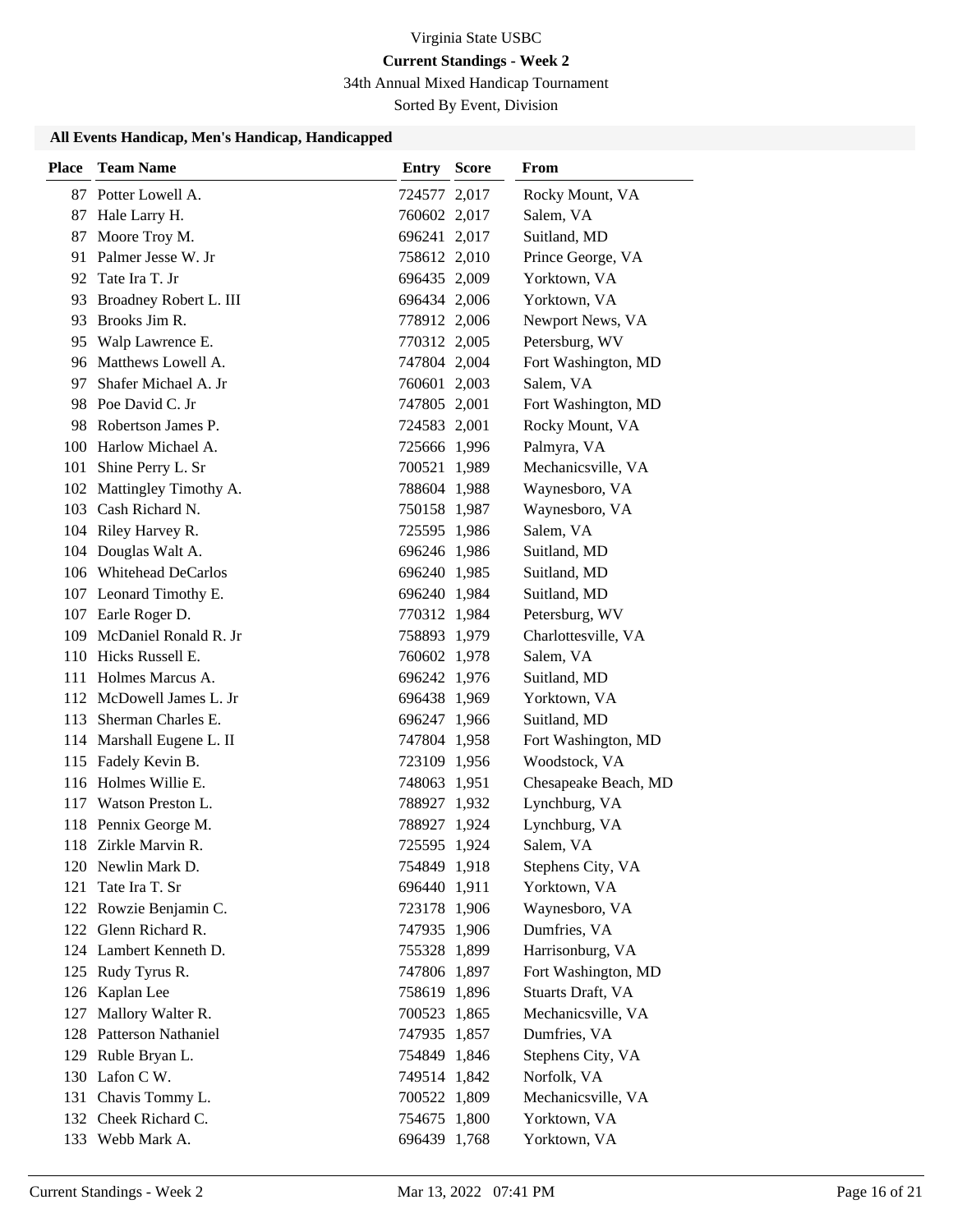# **Current Standings - Week 2**

34th Annual Mixed Handicap Tournament

Sorted By Event, Division

### **All Events Handicap, Men's Handicap, Handicapped**

| <b>Place</b> Team Name   | <b>Entry Score</b> | From               |
|--------------------------|--------------------|--------------------|
| 134 Hayes Chris T.       | 696440 1.690       | Yorktown, VA       |
| 135 Crawford C. Brantley | 749507 1.621       | Virginia Beach, VA |
| 136 BARRY RONALD         | 724580 1.471       | Rocky Mount, VA    |

#### **All Events Handicap, Women's Handicap, Handicapped**

| <b>Place</b> | <b>Team Name</b>         | Entry        | <b>Score</b> | <b>From</b>          |
|--------------|--------------------------|--------------|--------------|----------------------|
|              | 1 Moore Jennifer M.      | 696434 2,443 |              | Yorktown, VA         |
|              | 2 Harrison Lorraine B.   | 696241 2,426 |              | Suitland, MD         |
|              | 3 Phillips Jessica L.    | 724578 2,330 |              | Rocky Mount, VA      |
|              | 4 Kebere Toeke'Shea A.   | 696246 2,325 |              | Suitland, MD         |
| 5            | Sharp Andrea             | 748960 2,306 |              | Stafford, VA         |
| 6            | Ethridge Stephanie L.    | 754849 2,284 |              | Stephens City, VA    |
| 6            | Harden Ursula A.         | 696238 2,284 |              | Suitland, MD         |
| 8            | Discioscia Sara R.       | 696434 2,279 |              | Yorktown, VA         |
| 9            | Shaw Taysha L.           | 696242 2,278 |              | Suitland, MD         |
| 10           | Anderson Veronica W.     | 788927 2,276 |              | Lynchburg, VA        |
| 11           | Branham Catherine L.     | 754849 2,259 |              | Stephens City, VA    |
| 12           | Tate Amanda C.           | 696435 2,255 |              | Yorktown, VA         |
| 13           | Jordan Catherine J.      | 696245 2,249 |              | Suitland, MD         |
|              | 14 Bass-Campbell Dawn N. | 778912 2,244 |              | Newport News, VA     |
| 15           | Conner Dawniel C.        | 696247 2,236 |              | Suitland, MD         |
|              | 16 Pierce Betsy E.       | 714228 2,235 |              | Chesterfield, VA     |
|              | 16 Davis Melody W.       | 760425 2,235 |              | Boydton, VA          |
|              | 18 Wagner Patricia M.    | 752836 2,231 |              | Monroe, VA           |
| 19.          | Coffman Anna-Marie D.    | 696441 2,223 |              | Yorktown, VA         |
| 19           | <b>Cook Michele</b>      | 756441 2,223 |              | Eagle Rock, VA       |
| 21           | Simmons Shelby A.        | 755328 2,222 |              | Harrisonburg, VA     |
| 22           | Johnson Angela D.        | 696244 2,219 |              | Suitland, MD         |
|              | 23 Bayes Vanessa A.      | 752836 2,218 |              | Monroe, VA           |
|              | 24 Eckles Krystal D.     | 760601 2,205 |              | Salem, VA            |
| 25           | Taylor Darla D.          | 788604 2,204 |              | Waynesboro, VA       |
| 26           | Skaggs L. Jean           | 749514 2,202 |              | Norfolk, VA          |
| 27           | Nelson Shirley A.        | 696242 2,201 |              | Suitland, MD         |
| 28           | Pezzella Anna M.         | 749507 2,197 |              | Virginia Beach, VA   |
| 28           | Hylton Ashley N.         | 724579 2,197 |              | Rocky Mount, VA      |
| 30           | Dellapenta Yvonne M.     | 696439 2,193 |              | Yorktown, VA         |
| 31           | Higgins Thelma G.        | 696240 2,190 |              | Suitland, MD         |
| 32.          | Bain Deseree R.          | 696436 2,186 |              | Yorktown, VA         |
| 33           | Odgers Mandy J.          | 788930 2,184 |              | Yorktown, VA         |
| 34           | Ellinger Wanda S.        | 721435 2,183 |              | Crimora, VA          |
| 35           | Weaver Donna C.          | 724579 2,182 |              | Rocky Mount, VA      |
| 36           | Hooker Evelyn            | 747807 2,180 |              | Fort Washington, MD  |
| 37           | Hollins Michelle R.      | 696245 2,175 |              | Suitland, MD         |
| 38           | Dale Dianna L.           | 788604 2,174 |              | Waynesboro, VA       |
| 39           | Gragg Karla K.           | 788925 2,173 |              | Christiansburg, VA   |
| 40           | Hodges Judy C.           | 724578 2,171 |              | Rocky Mount, VA      |
|              | 41 Holmes Lee Ann        | 748063 2,170 |              | Chesapeake Beach, MD |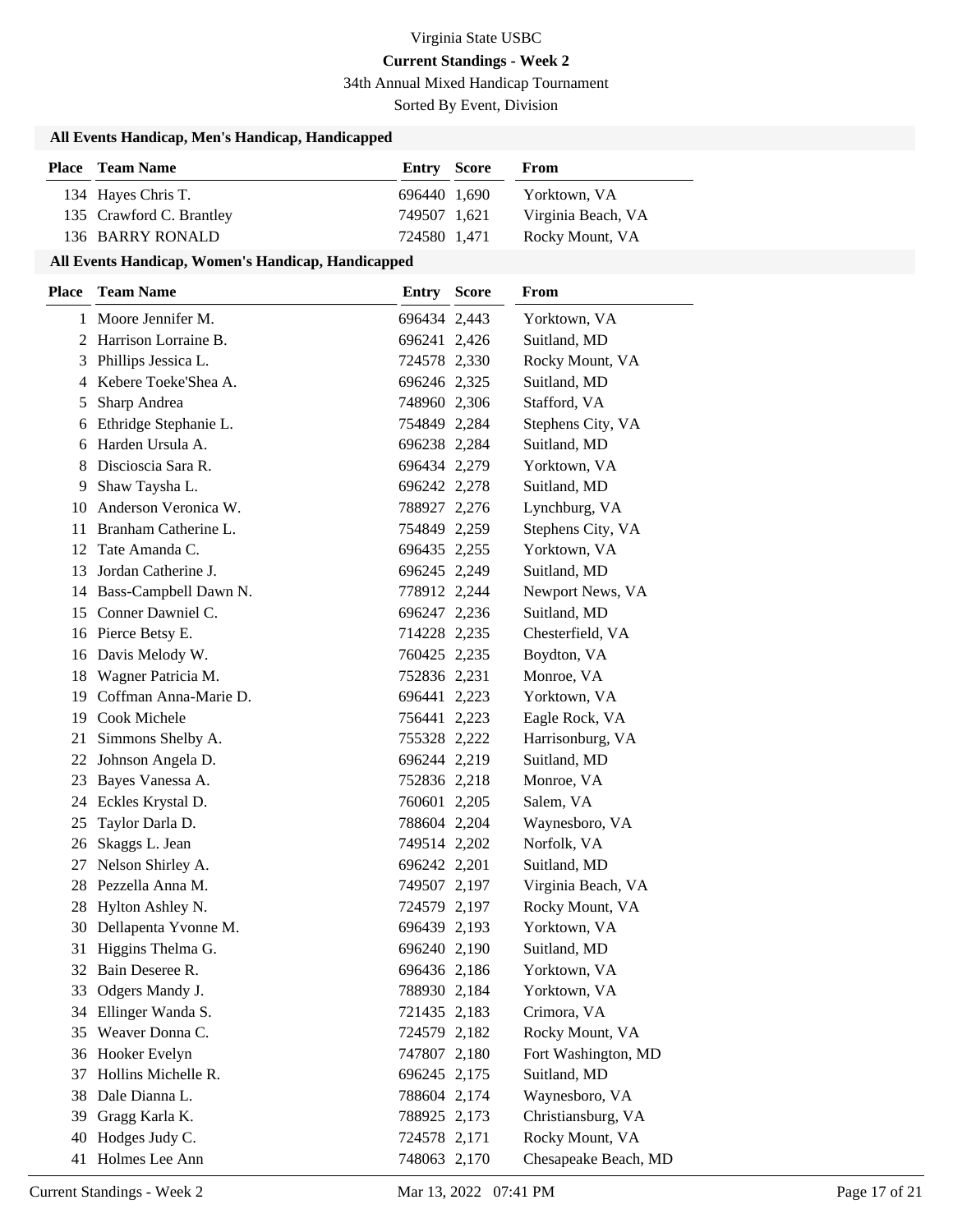## **Current Standings - Week 2**

34th Annual Mixed Handicap Tournament

Sorted By Event, Division

#### **All Events Handicap, Women's Handicap, Handicapped**

| <b>Place</b> | <b>Team Name</b>            | <b>Entry Score</b> | From                 |
|--------------|-----------------------------|--------------------|----------------------|
|              | 42 Green Yoketa I.          | 696240 2,166       | Suitland, MD         |
| 43           | Fadely Julie E.             | 723109 2,164       | Woodstock, VA        |
|              | 43 Cash Gina L.             | 750158 2,164       | Waynesboro, VA       |
| 45           | Hodge Kathy L.              | 770252 2,161       | Rice, VA             |
| 46           | Cutshaw Christa M.          | 696436 2,160       | Yorktown, VA         |
| 47           | Shiflett Christine R.       | 714228 2,156       | Chesterfield, VA     |
| 47           | Arrington Francine W.       | 724585 2,156       | Rocky Mount, VA      |
| 49           | Young Tanya H.              | 724581 2,155       | Rocky Mount, VA      |
| 50           | Casey Martha S.             | 724582 2,154       | Rocky Mount, VA      |
| 51           | Ellerbe Beverly M.          | 700521 2,149       | Mechanicsville, VA   |
| 52           | Smith Cristina D.           | 758619 2,144       | Stuarts Draft, VA    |
| 53           | Drake Brigitte E.           | 696438 2,142       | Yorktown, VA         |
| 54           | Thomas Dale K.              | 724584 2,141       | Rocky Mount, VA      |
|              | 55 Ellis-Williams Alice E.  | 747807 2,135       | Fort Washington, MD  |
|              | 56 Rogers Connie B.         | 724577 2,133       | Rocky Mount, VA      |
| 57           | Holton Pamela G.            | 696239 2,130       | Suitland, MD         |
| 58           | Bland Wanda B.              | 758612 2,128       | Prince George, VA    |
| 59           | Gray Patricia B.            | 724584 2,125       | Rocky Mount, VA      |
| 60           | Ray Allenna E.              | 734940 2,121       | Rocky Mount, VA      |
| 60           | Brown Carolyn A.            | 696243 2,121       | Suitland, MD         |
| 62           | Stone Wandra E.             | 696237 2,119       | Suitland, MD         |
| 63           | Lusk Kellie L.              | 754675 2,118       | Yorktown, VA         |
| 63           | Cooper Tracie T.            | 724583 2,118       | Rocky Mount, VA      |
| 65           | Tate Algeria K.             | 747803 2,113       | Fort Washington, MD  |
| 66           | Carter Brenda               | 700524 2,111       | Mechanicsville, VA   |
| 67           | Campbell Dorothy S.         | 747803 2,110       | Fort Washington, MD  |
| 68           | Ferguson Kimberly A.        | 729513 2,108       | Washington, DC       |
| 68           | Cook Caylyn M.              | 696437 2,108       | Yorktown, VA         |
| 70           | Crump Tasha L.              | 700524 2,106       | Mechanicsville, VA   |
| 71           | Spencer Hortense(Toodie) A. | 696247 2,105       | Suitland, MD         |
| 71           | Lusk Judy D.                | 754675 2,105       | Yorktown, VA         |
| 71           | Holland Patricia A.         | 748063 2,105       | Chesapeake Beach, MD |
|              | 74 Sandidge Dorothy G.      | 788927 2,103       | Lynchburg, VA        |
| 74           | Silver Carolyn A.           | 700523 2,103       | Mechanicsville, VA   |
|              | 76 Lafon Annie R.           | 749514 2,100       | Norfolk, VA          |
| 77           | Shafer Jessica R.           | 760601 2,099       | Salem, VA            |
| 78           | Hale Melodie E.             | 760602 2,098       | Salem, VA            |
| 79           | Keplinger Tonya D.          | 770312 2,097       | Petersburg, WV       |
| 80           | Green Rebecca A.            | 700522 2,096       | Mechanicsville, VA   |
| 81           | Johnson Corlitta R.         | 696246 2,091       | Suitland, MD         |
| 82           | Ibargo Deborah A.           | 724585 2,088       | Rocky Mount, VA      |
| 83           | Smith Bonnie D.             | 724580 2,084       | Rocky Mount, VA      |
| 84           | Young Karen P.              | 724580 2,082       | Rocky Mount, VA      |
| 85           | Legge Pamela R.             | 706751 2,081       | Stuarts Draft, VA    |
| 86           | Michael Carissa A.          | 770312 2,080       | Petersburg, WV       |
| 86           | Stroman Cordelia O.         | 696243 2,080       | Suitland, MD         |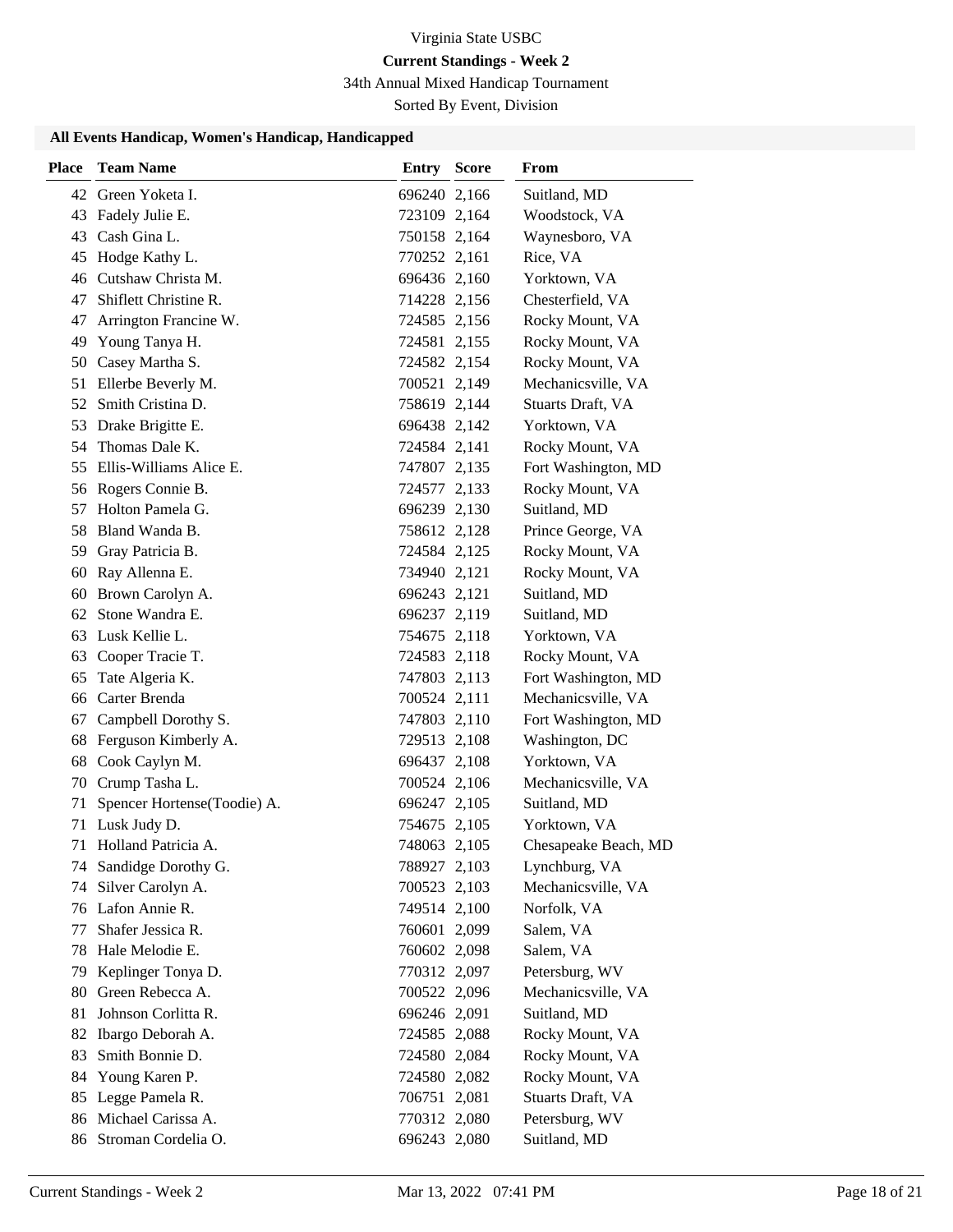# **Current Standings - Week 2**

34th Annual Mixed Handicap Tournament

Sorted By Event, Division

#### **All Events Handicap, Women's Handicap, Handicapped**

| <b>Place</b> | <b>Team Name</b>                | <b>Entry Score</b> | From                |
|--------------|---------------------------------|--------------------|---------------------|
| 88           | Craig Rozinia E.                | 696241 2,079       | Suitland, MD        |
| 89           | Hogue Vanessa M.                | 747935 2,078       | Dumfries, VA        |
|              | 90 Hayes Lisa G.                | 696440 2,076       | Yorktown, VA        |
|              | 91 Parker-Cunningham Wilhemenia | 700521 2,075       | Mechanicsville, VA  |
|              | 92 McGee Jacqueline P.          | 760425 2,072       | Boydton, VA         |
|              | 93 Matson Julia M.              | 696441 2,069       | Yorktown, VA        |
|              | 94 Stewart Teresa S.            | 721435 2,067       | Crimora, VA         |
|              | 95 Cyrus Paula M.               | 758612 2,059       | Prince George, VA   |
|              | 96 Brown Jeannie D.             | 724583 2,058       | Rocky Mount, VA     |
| 97.          | Colbert-Box Sandra M.           | 747804 2,056       | Fort Washington, MD |
|              | 98 Matthews Michelle T.         | 747804 2,051       | Fort Washington, MD |
|              | 98 Haynes Donna C.              | 778912 2,051       | Newport News, VA    |
|              | 100 Zirkle Laurie T.            | 725595 2,047       | Salem, VA           |
|              | 100 Matthews Kathy A.           | 747806 2,047       | Fort Washington, MD |
|              | 100 Morrisey Eva M.             | 696237 2,047       | Suitland, MD        |
|              | 103 Williams Katherine          | 725595 2,044       | Salem, VA           |
|              | 104 Keyes Heather A.            | 696438 2,036       | Yorktown, VA        |
|              | 105 Lambert Carolyn F.          | 755328 2,034       | Harrisonburg, VA    |
|              | 106 Cunningham Valerie L.       | 700522 2,032       | Mechanicsville, VA  |
|              | 107 Franklin Candi C.           | 696435 2,029       | Yorktown, VA        |
|              | 107 Hodges Connie T.            | 724577 2,029       | Rocky Mount, VA     |
|              | 109 Lawrence Kimberleigh N.     | 729513 2,028       | Washington, DC      |
|              | 109 Smith Kathy M.              | 723178 2,028       | Waynesboro, VA      |
|              | 111 Cook Jennifer (Red) S.      | 696437 2,025       | Yorktown, VA        |
|              | 112 Clarke Eloise E.            | 696244 2,020       | Suitland, MD        |
| 113          | Taylor Candice S.               | 696239 2,017       | Suitland, MD        |
| 113          | Volpp Wanda R.                  | 748960 2,017       | Stafford, VA        |
| 115          | Tate Anne C.                    | 696440 2,012       | Yorktown, VA        |
|              | 116 Hays Sandra                 | 696439 2,006       | Yorktown, VA        |
| 117          | Fogus Chelsea M.                | 770252 2,004       | Rice, VA            |
| 118          | Houchens Ginger L.              | 725666 1,996       | Palmyra, VA         |
|              | 119 Reynolds Chelsea L.         | 725666 1,995       | Palmyra, VA         |
|              | 120 Ritter Lynette A.           | 723109 1,991       | Woodstock, VA       |
| 120          | Schoonover Mary F.              | 734940 1,991       | Rocky Mount, VA     |
|              | 122 Craghead Marah A.           | 756441 1,983       | Eagle Rock, VA      |
| 123          | Toney Michelle S.               | 724582 1,967       | Rocky Mount, VA     |
| 124          | Baber Susan D.                  | 706751 1,962       | Stuarts Draft, VA   |
| 124          | Kaplan Carol L.                 | 758619 1,962       | Stuarts Draft, VA   |
|              | 126 Crawford Donna M.           | 749507 1,960       | Virginia Beach, VA  |
| 127          | Glenn Latoya C.                 | 747935 1,958       | Dumfries, VA        |
| 127          | Key Lutricia B.                 | 696238 1,958       | Suitland, MD        |
| 129          | Collick Angela D.               | 747805 1,956       | Fort Washington, MD |
|              | 130 Huff Mikki D.               | 788925 1,947       | Christiansburg, VA  |
|              | 131 Hicks Cayla M.              | 760602 1,943       | Salem, VA           |
|              | 132 Belew Amy R.                | 758893 1,932       | Charlottesville, VA |
|              | 133 Mills Sara N.               | 758893 1,903       | Charlottesville, VA |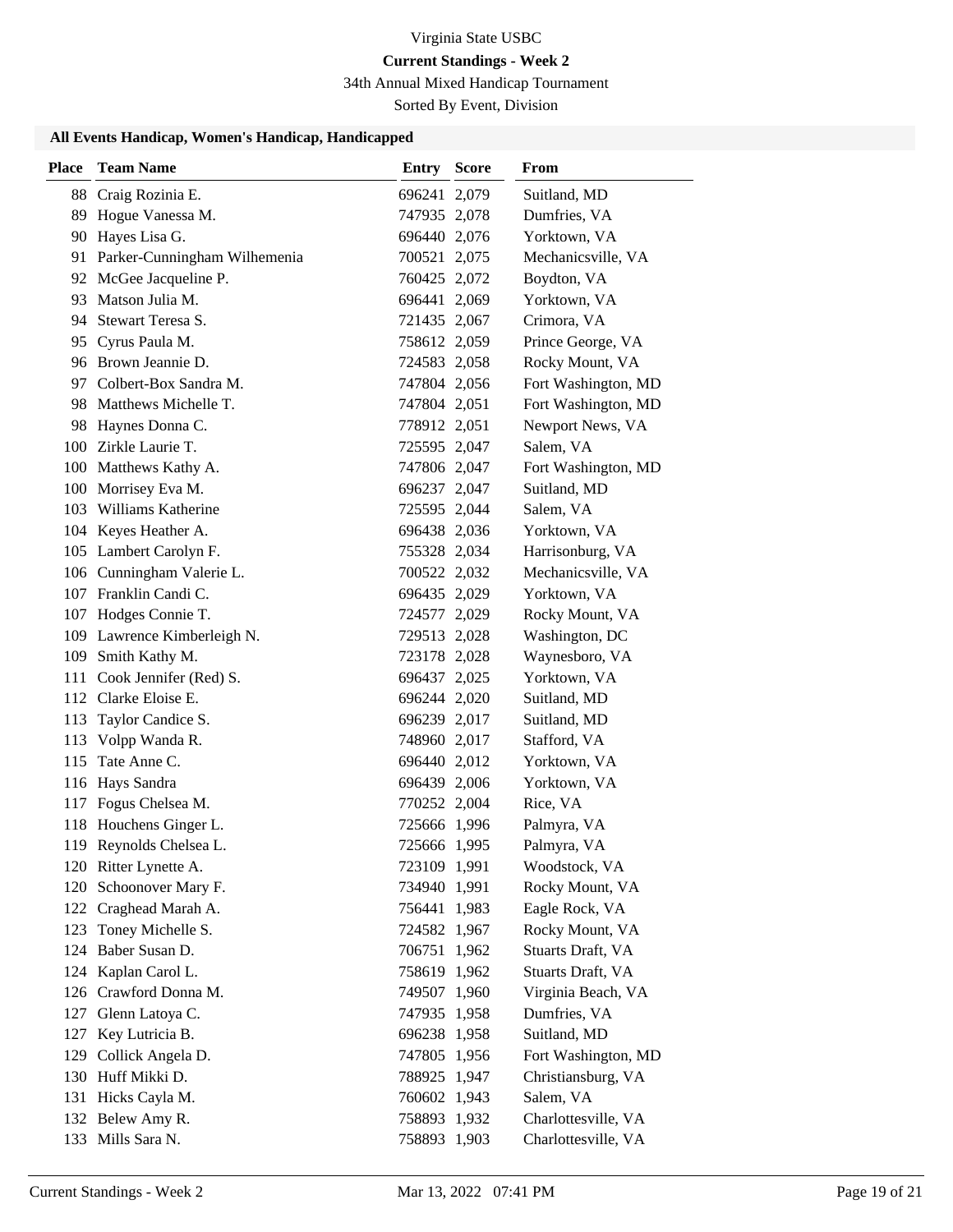34th Annual Mixed Handicap Tournament

Sorted By Event, Division

## **All Events Handicap, Women's Handicap, Handicapped**

| <b>Place</b> Team Name         | Entry        | Score | From                |
|--------------------------------|--------------|-------|---------------------|
| 134 Richardson Kaye            | 724581 1,885 |       | Rocky Mount, VA     |
| 135 Jackson-Marshall Agatha V. | 700523 1,877 |       | Mechanicsville, VA  |
| 136 Richardson Megan M.        | 788930 1,865 |       | Yorktown, VA        |
| 137 Wood Kathleen (kathy) P.   | 750158 1.336 |       | Waynesboro, VA      |
| 138 Kemp Helen L.              | 747806 737   |       | Fort Washington, MD |

## **All Events Scratch, Men's Scratch, Scratch**

| <b>Place</b> | <b>Team Name</b>        | <b>Entry Score</b> | From                 |  |
|--------------|-------------------------|--------------------|----------------------|--|
|              | 1 Eckles Donald D.      | 760601 2,108       | Salem, VA            |  |
|              | 2 Craig Robbie M.       | 752836 2,094       | Monroe, VA           |  |
| 3            | Blanton Jon D.          | 748960 2,063       | Stafford, VA         |  |
| 4            | Koch Brian C.           | 788930 2,062       | Yorktown, VA         |  |
| 5            | Richardson Jermaine J.  | 724581 2,049       | Rocky Mount, VA      |  |
| 6            | <b>OSGOOD JASON</b>     | 724578 2,041       | Rocky Mount, VA      |  |
| 7            | Volpp Gerald L.         | 748960 2,033       | Stafford, VA         |  |
| 8            | Cash Casey N.           | 721435 2,026       | Crimora, VA          |  |
| 9            | Ellinger James S.       | 721435 2,017       | Crimora, VA          |  |
|              | 10 Franklin Brian P.    | 696435 2,004       | Yorktown, VA         |  |
| 11           | Wright Ronnie D.        | 724578 1,999       | Rocky Mount, VA      |  |
|              | 12 Blankenship Brian E. | 734940 1,964       | Rocky Mount, VA      |  |
| 12           | Tate Ira T. Jr          | 696435 1,964       | Yorktown, VA         |  |
| 14           | Harlow Michael A.       | 725666 1,951       | Palmyra, VA          |  |
| 15           | Elliott Christopher J.  | 729513 1,949       | Washington, DC       |  |
| 15           | Shafer Michael A. Jr    | 760601 1,949       | Salem, VA            |  |
| 17           | Lineberry Shannon Q.    | 706751 1,919       | Stuarts Draft, VA    |  |
| 17           | Howell David J.         | 788925 1,919       | Christiansburg, VA   |  |
| 19           | Glenn Richard R.        | 747935 1,906       | Dumfries, VA         |  |
| 19           | Rowzie Benjamin C.      | 723178 1,906       | Waynesboro, VA       |  |
| 21           | Short Justin A.         | 725666 1,903       | Palmyra, VA          |  |
| 22           | Blankenship Mike T.     | 724580 1,892       | Rocky Mount, VA      |  |
| 23           | Jones Frank H.          | 748063 1,885       | Chesapeake Beach, MD |  |
|              | 24 Riley Harvey R.      | 725595 1,869       | Salem, VA            |  |
| 25           | Kong Jeremy E.          | 706751 1,845       | Stuarts Draft, VA    |  |
| 26           | Bradley Scott J.        | 788925 1,840       | Christiansburg, VA   |  |
| 27           | Dye Cleve III           | 788930 1,836       | Yorktown, VA         |  |
|              | 28 Ahner Ashby F.       | 778912 1,835       | Newport News, VA     |  |
| 29           | Hicks Russell E.        | 760602 1,834       | Salem, VA            |  |
|              | 30 Jones Kasonn M.      | 758612 1,831       | Prince George, VA    |  |
| 31           | <b>Sweet Marlon</b>     | 696238 1,822       | Suitland, MD         |  |
|              | 32 Brooks Jim R.        | 778912 1,808       | Newport News, VA     |  |
|              | 33 Lambert Bradley S.   | 755328 1,806       | Harrisonburg, VA     |  |
| 34           | Taylor Ira D.           | 724581 1,761       | Rocky Mount, VA      |  |
| 35           | Sims Edward L. Jr       | 729513 1,738       | Washington, DC       |  |
|              | 36 Palmer Jesse W. Jr   | 758612 1,731       | Prince George, VA    |  |
| 37           | Hayes Chris T.          | 696440 1,672       | Yorktown, VA         |  |
|              | 38 Lambert Kenneth D.   | 755328 1,665       | Harrisonburg, VA     |  |
|              | 39 Zirkle Marvin R.     | 725595 1,573       | Salem, VA            |  |